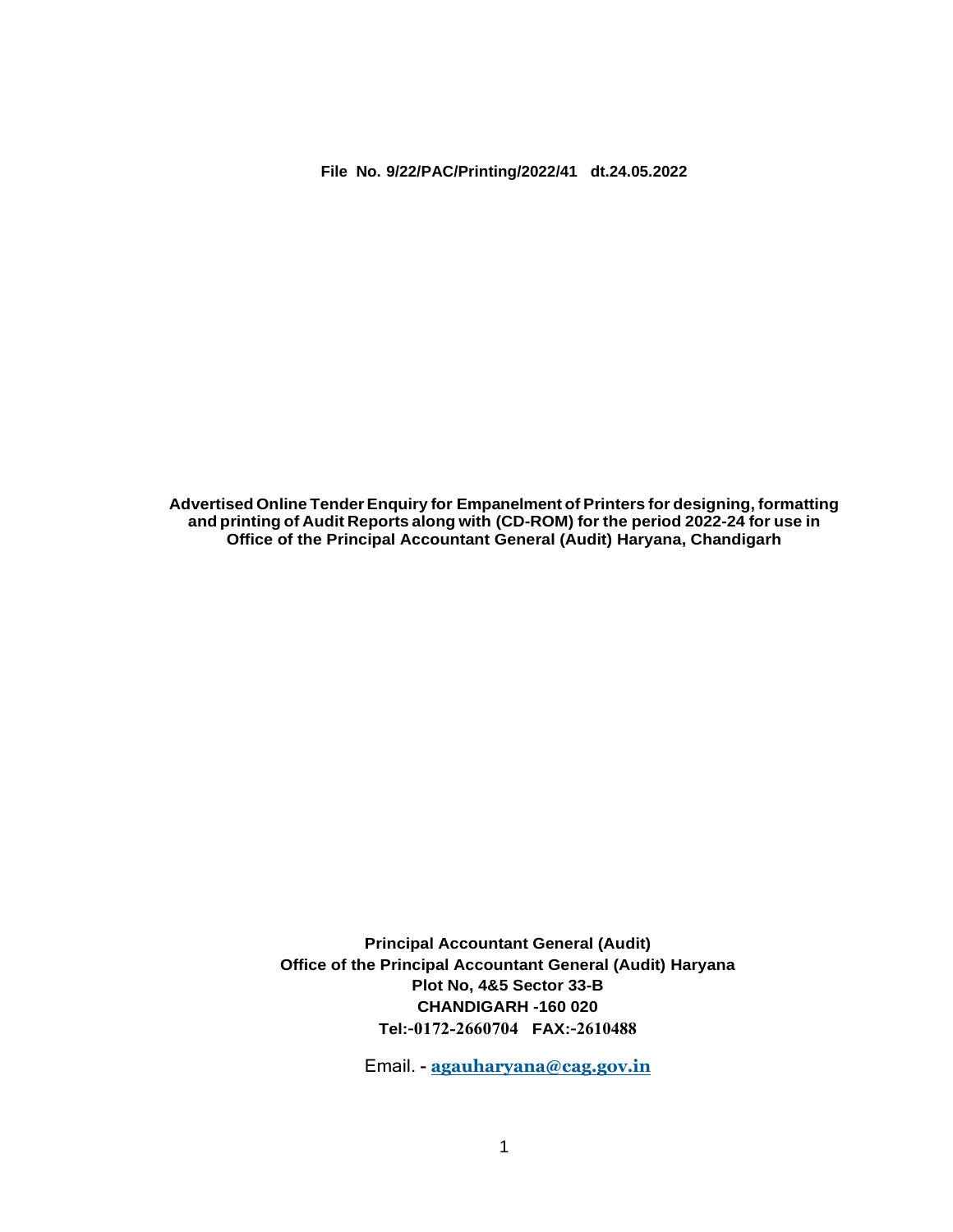# **TABLE OF CONTENTS**

| Para No.                | <b>Title of Para</b>                              | Page No.         |
|-------------------------|---------------------------------------------------|------------------|
| $\mathbf{1}$            | <b>About Tender Enquiry</b>                       | 4                |
| $\overline{2}$          | <b>Availability of Tender</b>                     | 4                |
| 3                       | <b>Critical Date Sheet</b>                        | 4                |
| $\overline{\mathbf{4}}$ | <b>Bid Submission</b>                             | $\boldsymbol{4}$ |
| 5                       | <b>Earnest Money Deposit</b>                      | 5                |
| 6                       | <b>Eligibility Criteria</b>                       | 5                |
| 7                       | <b>Criteria for Bid Evaluation</b>                | 6                |
|                         | 7.1 Technical Parameters                          | 6                |
|                         | 7.2 Final Combined score                          | 6                |
|                         | 7.3 Determination of L1                           | 6                |
|                         | 7.4 Technical Bid Evaluation                      | 7                |
|                         | 7.5 Financial Bid Evaluation                      | 7                |
|                         | 7.6 Criterion of Empanelment of Printers          | 7                |
| 8                       | <b>Performance Bank Guarantee</b>                 | 7                |
| 9                       | <b>Scope of Work</b>                              | 7                |
|                         | 9.1 Specifications / Paper Quality                | 8                |
|                         | 9.2 Cover Paper and Binding                       | 8                |
|                         | 9.3 Quantity                                      | 8                |
|                         | 9.4 Print Quality                                 | 8                |
|                         | 9.5 Rates / Bid validity/ validity of final rates | 8                |
|                         | 9.6 Capacity                                      | 9                |
| 10                      | <b>Payment Terms</b>                              | 9                |
| 11                      | <b>Delivery</b>                                   | 9                |
| 12                      | <b>Penalty Calculation Process</b>                | 9                |
| 13                      | <b>Indemnity</b>                                  | 10               |
| 14                      | Confidentiality                                   | 10               |
| 15                      | <b>General Conditions</b>                         | 10               |
| 16                      | <b>Other Terms &amp; Conditions</b>               | 11               |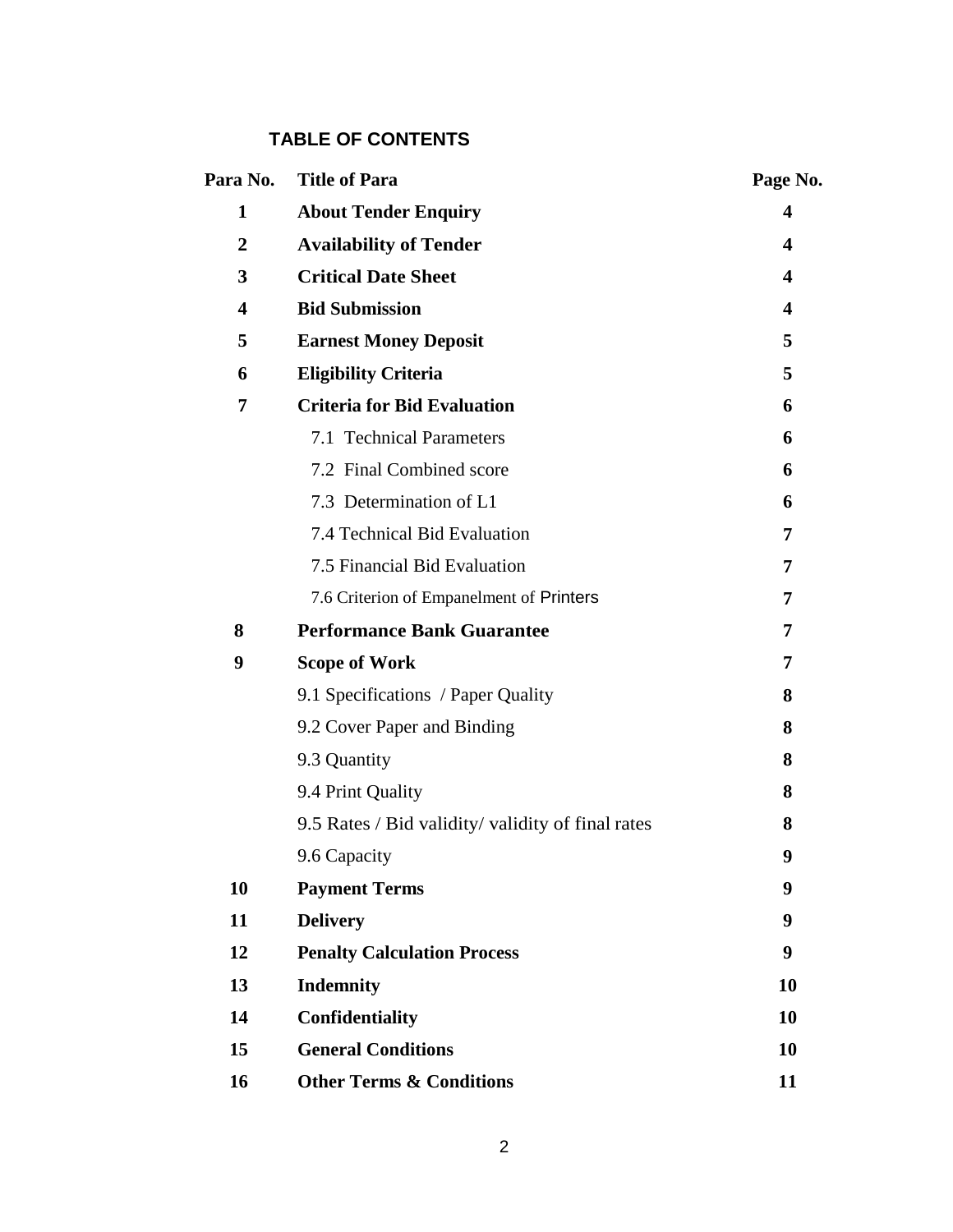| 17 | Micro, Small & Medium Enterprises Development | 11 |
|----|-----------------------------------------------|----|
|    | Act                                           |    |
| 18 | <b>Limitation of Liability</b>                | 11 |
| 19 | <b>Force Majeure</b>                          | 12 |
| 20 | <b>Termination for Insolvency and Default</b> | 12 |
|    | 20.1 Termination for Insolvency               | 12 |
|    | 20.2 Termination for Default                  | 12 |
|    | 20.3 Transfer of Work Order to Other Agency   | 13 |
| 21 | <b>Arbitration</b>                            | 13 |
| 22 | <b>Conciliation</b>                           | 13 |
| 23 | <b>Applicable Law</b>                         | 13 |
| 24 | <b>Jurisdiction</b>                           | 14 |
| 25 | <b>Assistance to Bidders</b>                  | 13 |
| 26 | <b>Annexure</b>                               | 14 |
|    | Annexure 1                                    | 15 |
|    | Annexure 2                                    | 16 |
|    | Annexure 3                                    | 18 |
|    | Annexure 4                                    | 19 |
|    | Annexure 5                                    | 20 |
|    | Annexure 6                                    | 21 |
|    | Annexure 7                                    | 22 |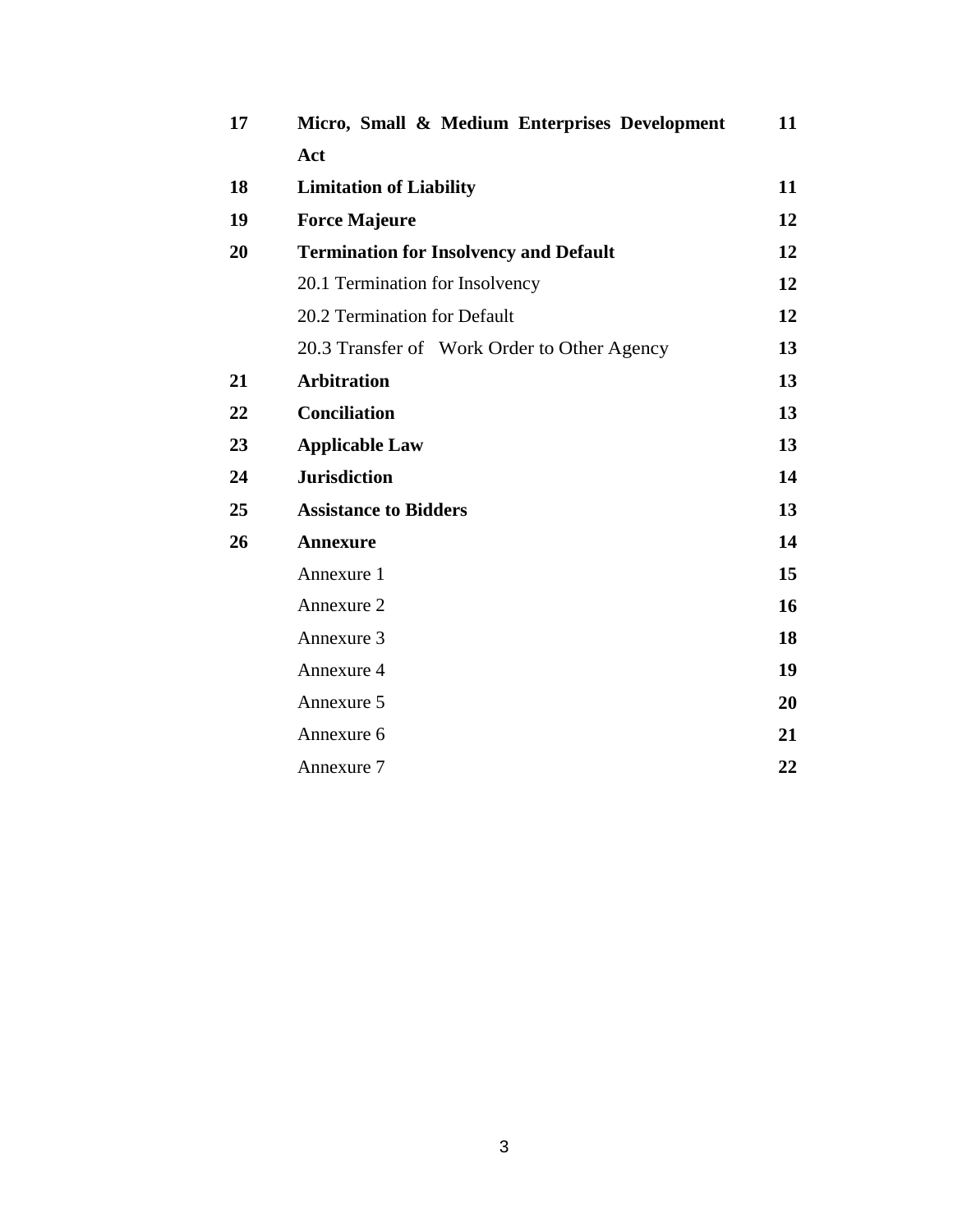# **1. ABOUT TENDER ENQUIRY**

1.1 This document is a tender document for **"Empanelment of Agencies/Printers for designing, formatting and printing of Audit Reports along with (CD-ROM) for the period 2022-2024 for use in Office of the Principal Accountant General (Audit) Haryana, Chandigarh.**

1.2 Office of the Principal Accountant General (Audit) Haryana located in Chandigarh intends to get its various Audit Reports (State Government) printed in English and Hindi. Around 4-11 Reports of about 50-300 pages each are required to be printed annually with about 300-550 copies in English and 300-500 copies in Hindi Report. Reports are highly confidential and bidders are to **adhere by the confidentiality clause strictly.**

# **2. AVAILABILITY OF TENDER**

The complete Tender Document is available for reference at CPPP e-Publishing website **https://eprocure.gov.in/epublish/app** and website of this office **https://cag.gov.in/ag/haryana/en** under the tab "Tenders and Contracts".

### **3. CRITICAL DATE SHEET**

| <b>Published Date</b>                              | 24.05.2022 |
|----------------------------------------------------|------------|
| Bid Document Download<br>Sale<br><b>Start Date</b> | 25.05.2022 |
| <b>Bid Submission Start Date</b>                   | 03.06.2022 |
| <b>Bid Submission End Date</b>                     | 15.06.2022 |
| <b>Bid Opening Date</b>                            | 17.06.2022 |

*\*Note: a)* No Bid will be accepted after the deadline given in the time schedule above.

 *b)* Any change in the schedule of tender process will be notified at CPPP e-Publishing site **https://eprocure.gov.in/epublish/app** and website of this office **[https://cag.gov.in/ag/haryana/en.](https://cag.gov.in/ag/haryana/en)**

# **4. BID SUBMISSION**

- 4.1 Prospective Printers / Agencies who fulfill the eligibility criteria may submit their sealed tenders under two *Bid System* i.e. **Technical Bid** and **Financial Bid** as per Annexure …**2**… and Annexure …**5**… in two separate envelopes. Both the envelopes must be super-scribed "Technical Bid" and "Financial Bid" respectively.
- 4.1.1 Both the sealed envelopes should be sealed in a big outer envelope super scribed "Empanelment of Printers for designing, formatting and printing of Audit Reports along with (CD-ROM) for the period 2022-24 for use in Office of the Principal Accountant General (Audit) Haryana" and addressed to the Sr. Audit Officer, House Keeping Section, Office of the Principal Accountant General (Audit) Haryana, Sector 33,B , Chandigarh.
- 4.1.2 Bidders are advised to visit above mentioned websites regularly to keep themselves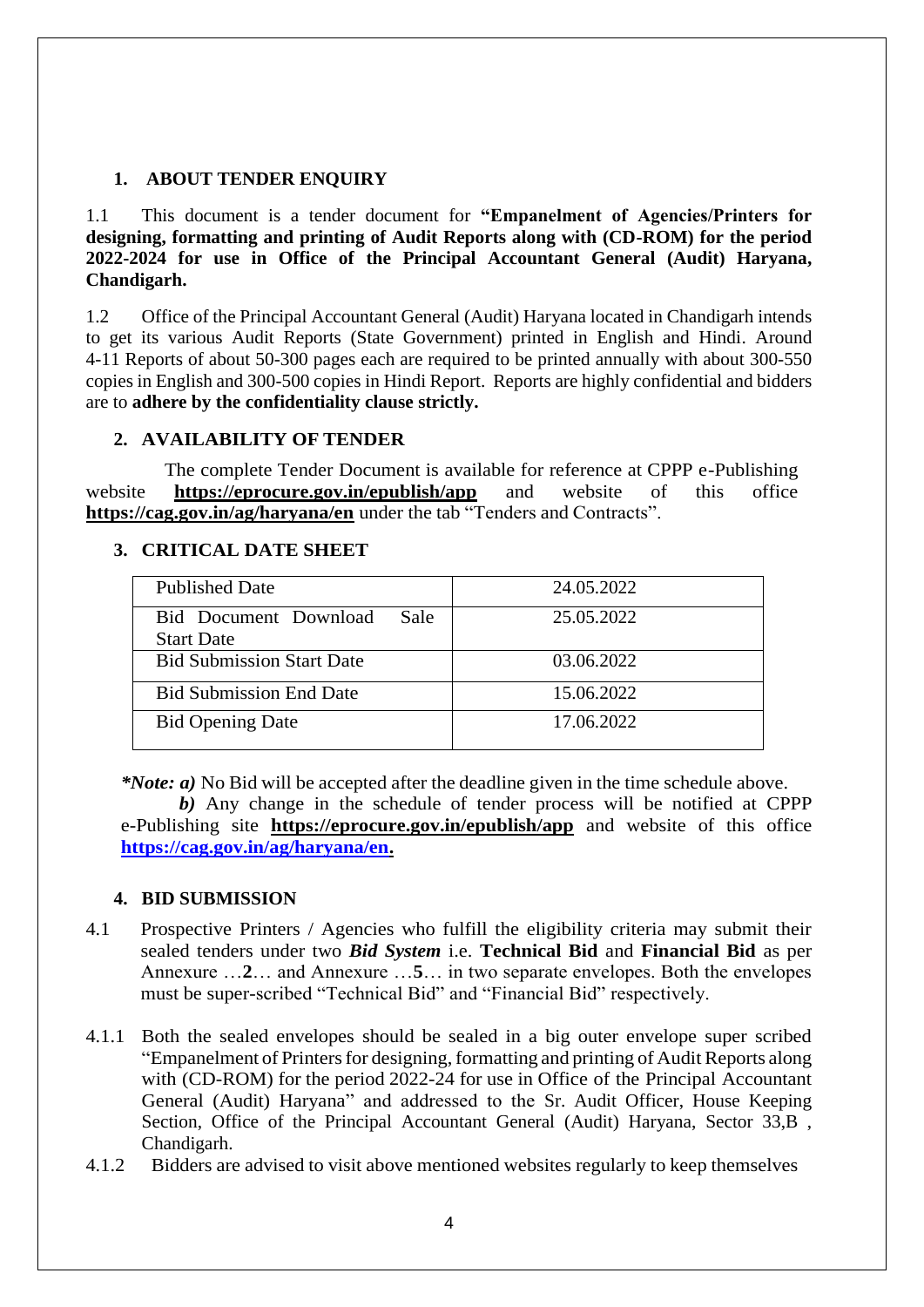updated as any changes / modifications in the tender will be intimated through these websites only.

- 4.1.3 Bids shall be submitted in physical form/ offline only.
- **4.1.4** For additional instructions, refer to *ANNEXURE 2.*

# **5. EARNEST MONEY DEPOSIT**

- 5.1 An Earnest Money Deposit (EMD) as bid security of the value of Rs. 20,000/- (Rupees Twenty thousand only) from a Nationalised Bank valid *for a period of forty five days beyond the final bid validity period,* in the form of DD in favour of Sr. Audit Officer, O/o Principal Accountant General (Audit) Haryana Chandigarh may be submitted along with the bid document.
- 5.2 The **EMD must be submitted physically** in an envelope as mentioned in **Para 4.1** before the bid opening date & time given in the Critical Dates Sheet, **otherwise bids will be rejected**.
- 5.2.1 In case of bidder's withdrawal or altering its bid during the bid validity period, the EMD is liable to be forfeited.
- 5.2.2 The Earnest Money Deposit (EMD), without any interest accrued will be refunded

as follows:

- a. In the case of those Bidders who are not empanelled, the Earnest Money Deposit (EMD) will be refunded without any interest accrued within one month.
- b. EMD of successful bidders will be returned after they sign letter of acceptance for the empanelment with this office and submit a Security Deposit in the form of a performance bank guarantee of amount Rs. 50,000/- (Rupees Fifty thousand only).

# **6. Eligibility Criteria**

- a. The Agency must be an Indian Printing Press / Firm engaged in printing in Chandigarh/ Delhi/NCR and having its office in Chandigarh/Delhi/NCR only and Registered as per existing norms from Government Department DELHI / NCR Printers should have their local representatives
- b. Printing Agencies must have been in operation for at least a minimum period of 3 years in printing / production of books, reports, brochures, posters, other collateral material, etc. A proof of the experience has to be submitted and it should be in the form of Registration / Incorporation Certificate in the name of the agency submitting the bid or CA's certificate.
- c. Agency must have a minimum annual turnover of **Rs**.**50.00 Lakh** respectively in each of the three financial years (2018-19, 2019-20 and 2020-21). Thus the cumulative turnover of the agency in last three financial years should be at least **Rs. 1.50 Crore**… A certificate from the Chartered Accountant must be submitted in this regard.
- d. Profile and Track Record of the agency including previous work handled, major clients etc. to be submitted on the letter head of the company duly signed and stamped.
- e. The Agency should have in-house, state of art facilities for printing, designing and all auxiliary facilities.
- f. The Agency should be able to provide a dedicated team for timely production and supply of the printed material and collaterals tendered for.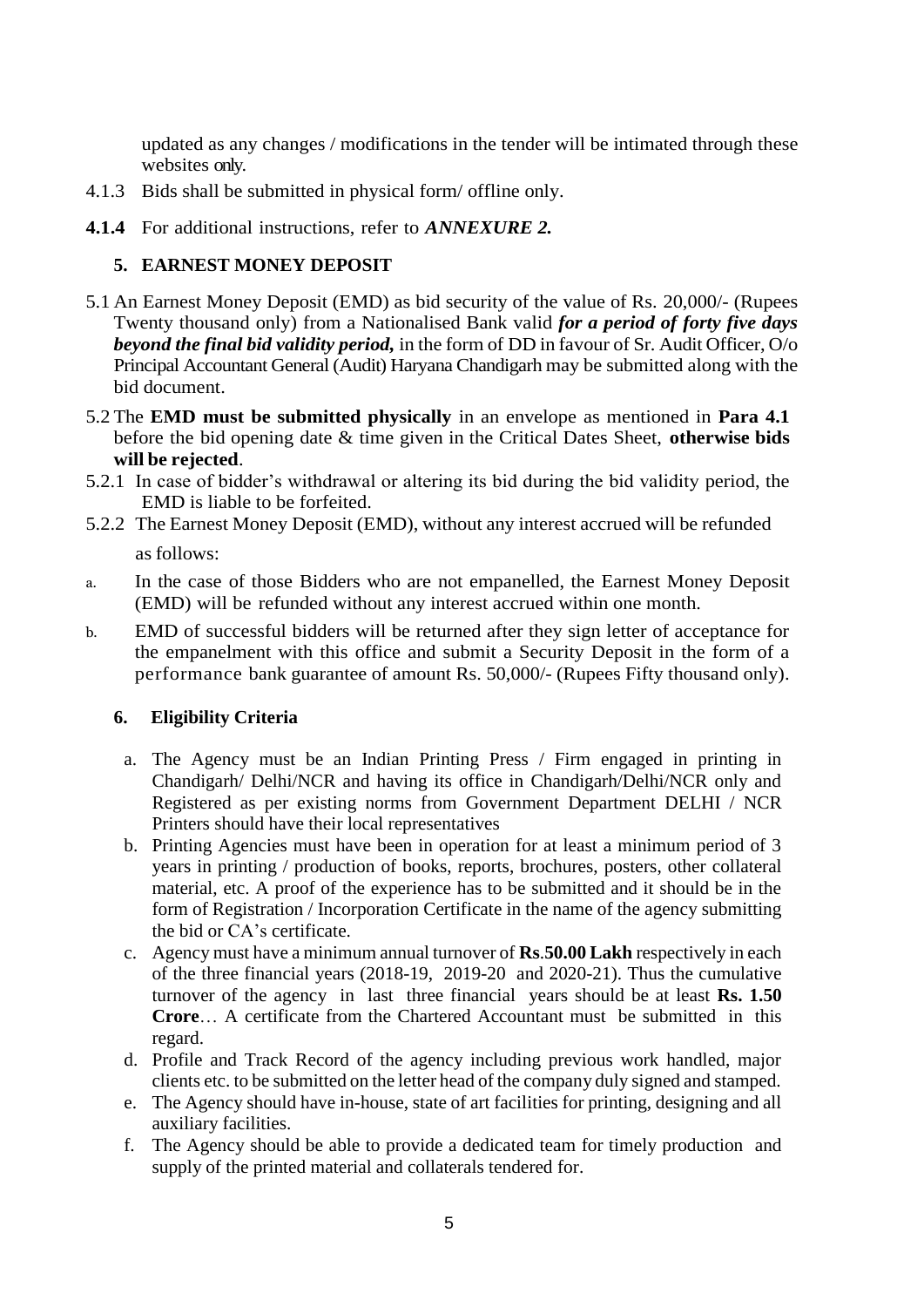- g. At the time of bidding, the firms which are black-listed / debarred in participating in any procurement activities by any State, Central Government, and PSU in India are not allowed to bid.
- h. The prospective bidders should submit 2 samples of high quality printed reports (their best reports around 50 pages or more in A-4 size or thereabout size paper of 130 GSM or more in **A SEPARATE SEALED ENVELOPE** marked *"Samples for Technical Bid* - *Designing, Formatting and Printing of Audit Reports of the Office of the Comptroller and Auditor General of India"* on it.

i ) The Samples should be posted/couriered/ given in person to Sr. Audit Officer, House Keeping Section, Second Floor, Office of Principal Accountant General (Audit) Haryana, Sector 33 B , Chandigarh-160020. Samples of Reports submitted by the bidders for technical evaluation will have to reach this office one week prior to the opening of technical bid.

ii) One set of sample of the text and cover paper in A-4 size should be sent along with the bid indicating the type of paper, grammage (weight in gsm) and seal of the printer on each sample.

# i **The bids of those agencies who do not meet any one of the eligibility criteria mentioned above will not be considered for technical evaluation**.

# **7. Criteria for BID EVALUATION**

- 7.1 **Technical Parameters: -** Initially, the Bids will be evaluated on the basis of technical parameters given at Pont No. 7.1. The agencies whose score is 70% and above in the technical evaluation will qualify for opening of Financial Bids.
- 7.2 **Final combined score:-** After opening and scoring the financial bids of technically qualified bidders, a final combined score will be given to the bidders by giving (70 percent) weightage for the score of technical bid and (30 percent ) score of financial bid.
- 7.3 **Determination of L1:-** The bid with the highest weighted combined score (technical and financial) shall be considered as L I and so on i.e. L2, L3 etc.

# **7.4 Technical Bid Evaluation**

Technical Bids of only those agencies shall be evaluated who fulfill all the eligibility criteria as mentioned at Point 6 on the basis of following technical parameters:-

| S. No. |                  | <b>Criteria</b>                                         |                       | <b>Max Marks</b> |
|--------|------------------|---------------------------------------------------------|-----------------------|------------------|
| 1.     |                  | Past Experience of the firm/agency                      |                       |                  |
|        | 1.               | Number of years' experience                             | $\geq$ 2 and $\leq$ 5 |                  |
|        |                  |                                                         | $\geq$ 5 and <10      |                  |
|        |                  |                                                         | $\geq 10$ years       | 10               |
|        | ii.              | Number of work orders executed for similar nature       | $>2$ and $<$ 5        |                  |
|        |                  | of work.                                                | $\geq$ 5 and <10      |                  |
|        |                  |                                                         | >10                   | 10               |
|        | $\cdots$<br>111. | Number of work orders executed for similar nature       | $>$ 2 and $\leq$ 5    |                  |
|        |                  | of work in Govt. Organization                           | $\geq$ 5 and <10      |                  |
|        |                  |                                                         | >10                   | 10               |
|        |                  | Experience of Key Personnel like designer and editor in | years<br>$\leq 5$     | 10               |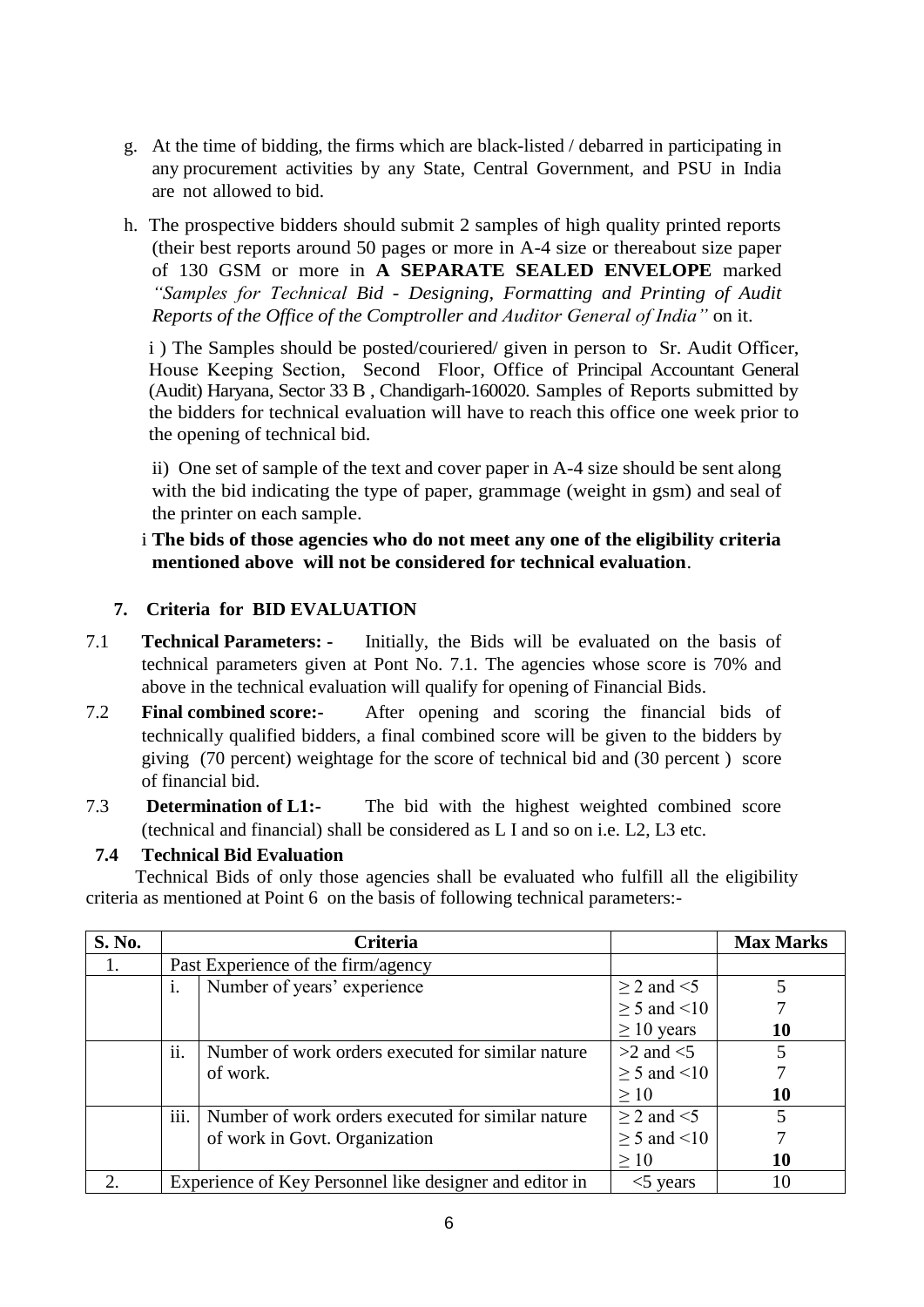|    | relevant field etc.                                                                                                  | $\geq$ 5 years   |    |
|----|----------------------------------------------------------------------------------------------------------------------|------------------|----|
|    | Presentation by the agencies before the Evaluation<br>Committee to judge the quality of work done by the<br>printers |                  | 25 |
| 4. | No. of Govt. Publications/similar reports published                                                                  | $1$ to $3$<br>>3 | 30 |

• No enquiry shall be made by the bidder(s) during the course of evaluation of the tender, after opening of bid, till final decision is conveyed by the Evaluation Committee. However, the Committee/its authorized representative and office of PAG can make any enquiry/seek clarification from the bidders, which the bidders must furnish within the stipulated time else the bids of such defaulting bidders will be rejected.

# **7.5 FINANCIAL BID EVALUATION**

- a. The Financial Bids of technically qualified bidders whose score is 70% and above in the technical evaluation as mentioned at Point No. 7.1 above will be evaluated by a duly constituted Committee.
- b. Financial Bids will be evaluated by taking into consideration of aggregate value of all the items mentioned in the work description (**Annexure-5**).

**Note \*** The rates shall be quoted in Indian rupees as per the Annexure-5 and should be inclusive of all taxes, levies, etc. except GST. GST will be paid as per prevailing rates at the time of order for printing of Reports.

#### **7.6 Criterion of Empanelment of Printers**

- a. L1 (i.e. lowest tenderer) will be selected on the basis of 70 percent weightage of score of technical bid and 30 percent weightage of score of financial bid.
- b. After selecting the L-1, the remaining qualified bidders i.e. those bidders who are technically qualified and whose financial bids were opened, might be asked to match L-1 to form panel of printers.
- c. There will be NO NEGOTIATION regarding the financial bid.

#### **8. PERFORMANCE BANK GUARANTEE**

In the event of acceptance of the final rates by this office, each of the empanelled printers will have to tender, within 7 days of acceptance of offer, an irrevocable Bank Guarantee as Performance Security of Rs. 50,000/- (Rupees Fifty thousand only) from a Nationalised Bank in favour of Sr.A.O. Office of Principal Accountant General (Audit) Haryana Chandigarh-160020 valid up to *June 2024 or up to a period of sixty days beyond the date of completion of all contractual obligations including warranty obligations, whichever is later*. Performance Guarantee is liable to be invoked for any non-performance of the terms of the contract/work order.

#### **9. SCOPE OF WORK:**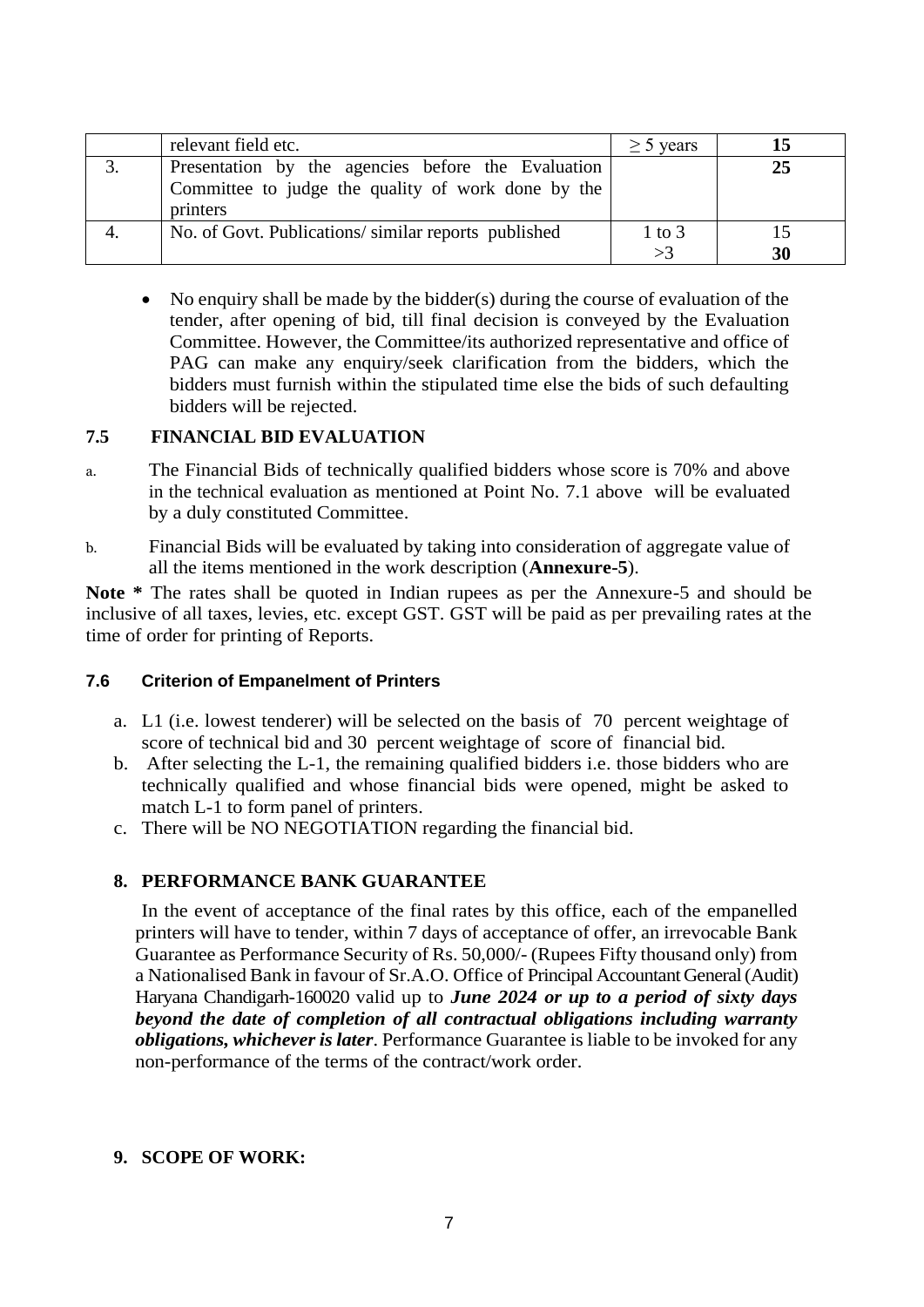The printers would be required to collect the camera-ready/soft copies of the Reports from this office. The Reports would be of following type:

- a. The text of Audit Report shall be in multi colours and is to be printed on 130 gsm with appropriate finish (Matte/glossy Paper of A-4 size) or other paper to be decided by this office.
- b. Before printing the Audit Reports, colours should be got approved by the printers from the indenting office.
- c. The cover design will be coloured, having photographs related to the topic of the Report. The colour scheme of the cover page shall be ascertained by the printer from the indenting office.
- d. Cover page printing, binding of the book, delivery to the indenting offices is to be arranged by the printers at their cost.

# **9.1 SPECIFICATIONS /PAPER QUALITY**

Rates should be quoted for designing, formatting and printing of Audit Reports as per the specification given in Annexure**-5 (detailed financial bid).**

# **9.2 COVER PAPER AND BINDING**

300-gsm imported art card including matte finish lamination of the cover page and gum binding. Gum binding should be of the highest standard and it should be ensured that pages do not come out of the Report. Reports with poor quality binding/loose binding shall be rejected outright.

# **9.3 QUANTITY**

The requirement of printing of each of the Reports would be as under:

- a. English version 300-550 copies.
- b. Hindi version 300-500 copies.
- c. The number of pages in each Audit Report is likely to be between 50 and 300 pages approximately.
- d. Out of above copies of English version of each Report, the printer would be required to supply 5-20 signatory copies without facsimile signatures with gold embossed, black rexine cover of best quality.
- e. Similarly out of the above copies of Hindi version, 5-20 signatory copies are to be printed without facsimile signatures with gold embossed black rexine cover of best quality.
- f. Signatory copies as mentioned above may have to be printed digitally, if so desired.

# **9.4 PRINT QUALITY**

The overall designing, formatting, printing and binding etc. will be of the highest standard, not below the samples provided to the printer by this office.

# **9.5 Rates/Bid validity/ validity of final rates**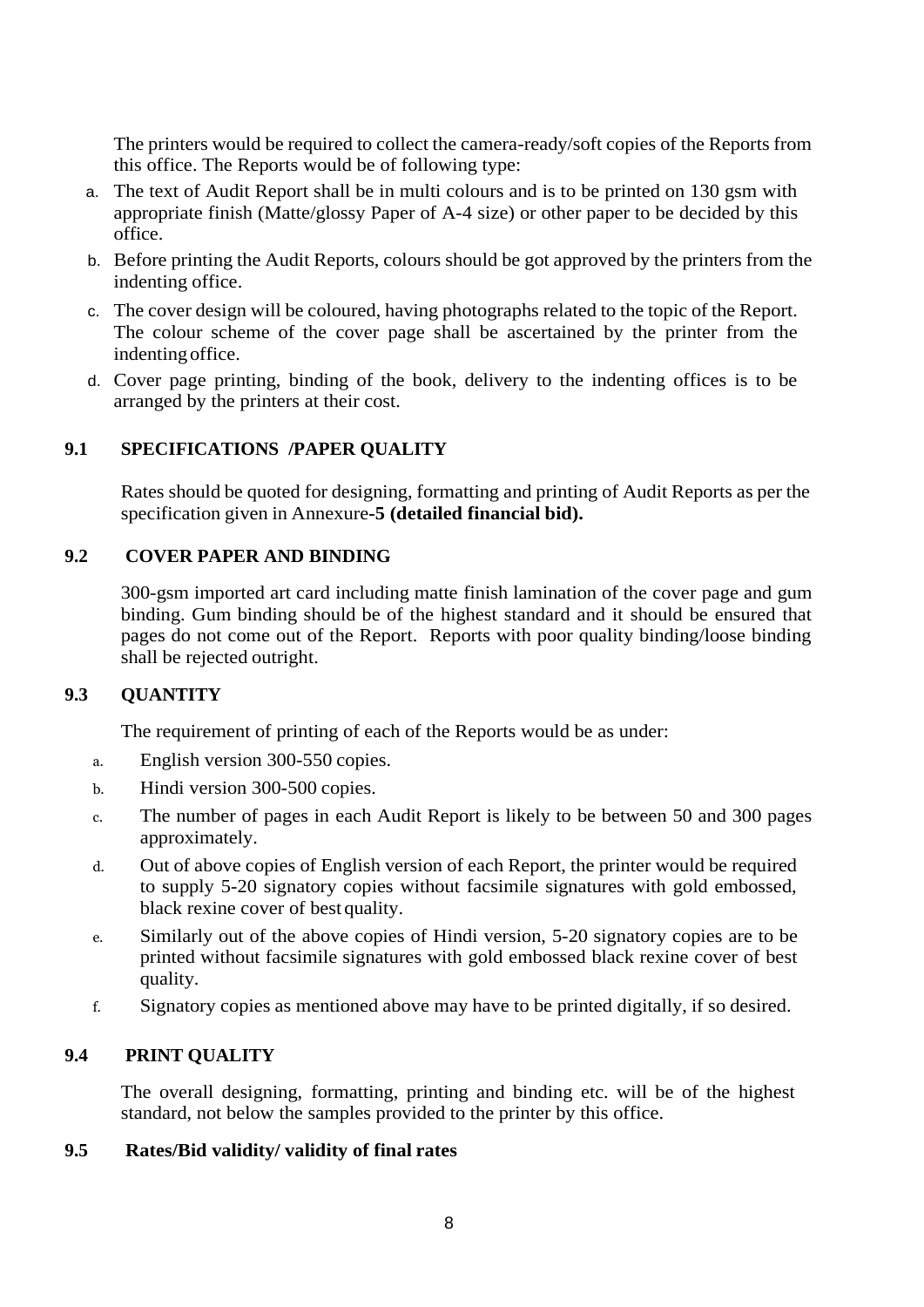The printers are required to quote rates per page after taking into account all elements of printing, including designing, formatting, cost of paper, film, printing charges, shading charges, blue print copy (for proof reading purpose), delivery charges, etc.

Your rates, if accepted by this office, will be valid for two years i.e. up to from the date of completion of all contractual formalities/**June 2024**.

### **9.6 CAPACITY**

The printers should have the capacity to handle more than one Report (as per required copies) at any given point of time. The printer should have the capacity to print sophisticated documents, including multi-coloured objects e.g. photographs, charts, maps, etc. in English and Hindi with a print order of 300-550 copies in English and 300-500 copies in Hindi within a week. Printer should have the capacity for designing Audit Reports.

#### **10. PAYMENT TERMS**

- a. User department shall make payment in Indian Rupees only.
- b. Payments shall be subject to deductions of any amount for which the agency is liable under the empanelment or tender conditions. Further all payments to agency will be made subject to deduction of TDS (Tax deduction at Source) as per the income Tax Act, 1961, applicable penalty and other taxes, if any, as per Government of India rules.
- c. The agency will submit Pre-receipted bills in triplicate (having details of concerned work-order number, Date and supply order number of O/o PAG (Audit) Haryana Chandigarh) as and when required in the name of PAG, Chandigarh along with all the completed documents and after deducting the applicable penalty etc.
- d. 100% payment shall be made against complete acceptance of the material by the consignee after due verification of quality and quantity.

#### **11. DELIVERY**

The printers shall be liable to collect the material for designing, formatting and printing from the O/o Principal Accountant General (Audit), Haryana, Sector 33 B, Chandigarh and deliver the printed copies to the respective offices at their own expense. The Reports will have to be printed at the earliest and not later than a week from the date of handing over of the camera-ready/soft copy. In certain cases, some Reports may be required to be printed on urgent basis. Please note that there should not be any delay in delivery of the Audit Reports, beyond the stipulated/agreed time frame.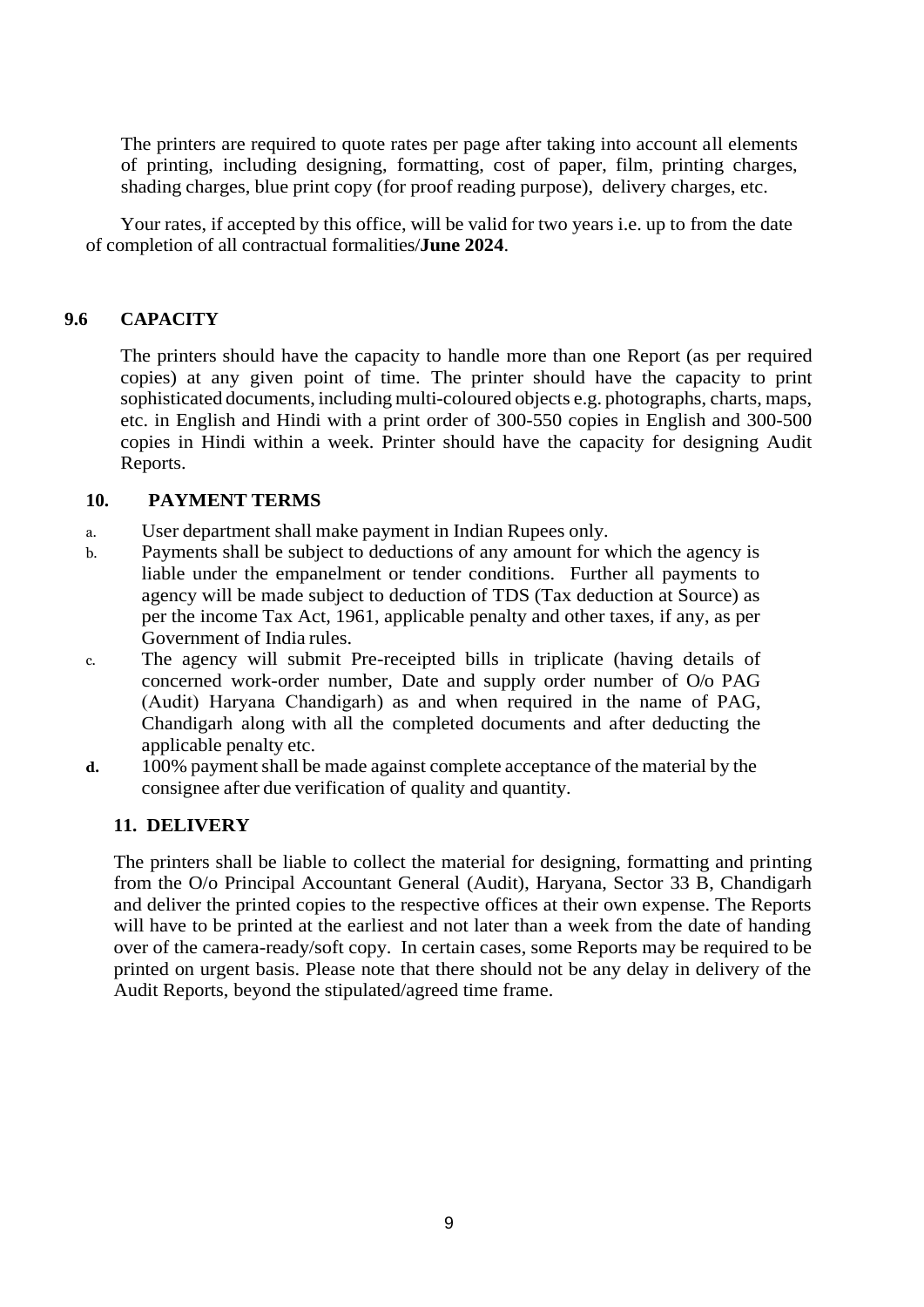# **12. PENALTY CALCULATION PROCESS**

Table below gives an overview on the penalty associated with non-adherence to the Advertised Tender conditions:

| Sl. No. | <b>Condition</b>      | <b>Penalty</b>                                                   |
|---------|-----------------------|------------------------------------------------------------------|
| (i)     | Deviation             | If the Report(s) fail to meet the agreed standards of            |
|         | <b>From</b><br>agreed | designing/printing or deviate from<br>the<br>agreed              |
|         | standards<br>and      | specifications, they are liable to be rejected and shall not be  |
|         | quality.              | paid for and shall be at the sole discretion of the HOD of the   |
|         |                       | indenting office, even if a printed Report containing certain    |
|         |                       | defects is accepted by the Department for unavoidable            |
|         |                       | reasons.                                                         |
| (ii)    | Delay in contract     | In case the printers fail to deliver either the signatory copies |
|         |                       | or the bulk copies within the agreed time frame. A penalty       |
|         |                       | of 5% (five per cent), Considering urgency and importance        |
|         |                       | of printing reports, of the total bill amount (including GST)    |
|         |                       | that will be paid to bidder by audit for printing that report    |
|         |                       | shall be recoverable.                                            |

# **13. INDEMNITY**

- a. PAG and the client organizations stand indemnified of all legal obligations, past/present/future, the agency may have with its professionals.
- b. PAG and the clients stand absolved of any liability on account of loss of life or injury sustained by the Agency staff during the performance of the empanelment and also for any damages or compensation due to any dispute between the agency and its staff and for any laws or damage to Agency's assets, machinery or printing equipment.
- c. The empanelled Agency will indemnify PAG of any infringement of third party rights be them under the Patents Act or the 'Intellectual Property Rights (IPR).

# **14. CONFIDENTIALITY:**

- a. As per the confidentiality requirement, the agency will ensure that no information of or about the Report or any part of the Report under print of the client organization is taken out in any form including electronic form or leaked to print / electronic/ social media by any person/persons of the agency or from the premises of the printer. Any such act shall be considered as a criminal offence and action shall be initiated under the provisions of Cr.P.C. and IPC along with withholding of all payment, forfeiture of performance security and blacklisting of the firm.
- **b.** The agency or its deployed personnel, by virtue of working on PAG/Client's projects, can't claim any rights on the work performed by them. PAG/Client will have absolute rights on the work assigned and performed by them. Neither any claims of the agency nor its deployed professionals will be entertained on the deliverables.

# **15. GENERAL CONDITIONS:**

- a. The bidder should fulfil the general conditions in order to participate in the Advertised Tender Enquiry.
- b. If the bids are not accompanied by all the requisite supporting documents, the same would be rejected.
- c. Undertaking for subsequent submission of any of the required document will not be entertained under any circumstances. PAG reserves the right to seek clarifications on the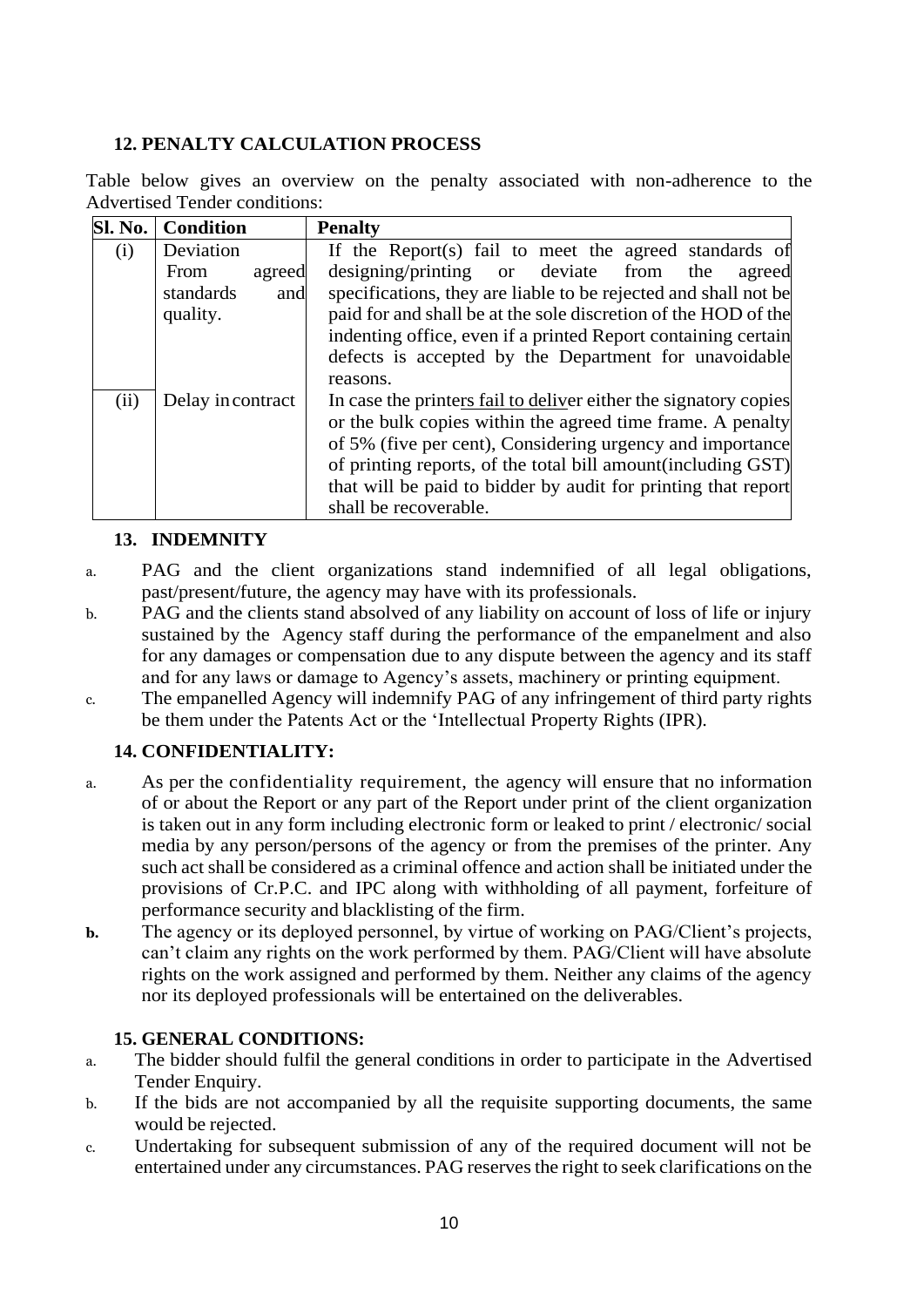already submitted documents, however, no fresh documents shall be accepted.

- d. The rates finalized shall remain valid during validity of the contract.
- e. The prospective bidder should note that if they are empanelled for printing of the State Audit Report, their print quality should match the quality of the samples given by them for technical qualification, and in case they fail to do so, they are liable to be blacklisted immediately,without further reference.
- f. The selection of vendor for order purpose shall be the sole discretion of the User department.
- g. Technical evaluation of bids will be done only in those cases where bidders fulfill Eligibility Criteria as indicated in **Annexure 4 – 'Eligibility Criteria'.**
- h. Other conditions as specified in **Annexure 2 – "BID submission"**.

# **16. OTHER TERMS & CONDITIONS**

- a. The selected agency will not outsource the work to any other associate/franchisee/ third party under any circumstances. If it so happens then O/o PAG will impose sanctions which will include: forfeiture of the security deposit, revocation of bank guarantees (including the ones submitted for other work orders) and termination of the Contract fordefault.
- b. Office of the PAG may by written notice, sent to the selected agency, terminate the work order and/or the Contract, in whole or in part at any time of its convenience. The notice of termination will specify that termination is for O/o PAG convenience, the extent to which performance of work under the work- order and/or the contract is terminated and the date upon which such termination becomes effective. O/o PAG reserves the right to cancel the remaining part and pay to the selected agency an agreed amount for partially completed Services.
- c. In the event of the agency's company or the concerned division of the company is taken over/ bought over by another company, all the obligations under the agreement with O/o PAG, should be passed on for compliance by the new company/new division in the negotiation for their transfer.
- d. All panel agencies automatically agree with PAG for honouring all aspects of fair trade practices in executing the work orders placed byPAG.
- e. Staff of the agency must carry Identity card issued by the agency while on duty at O/o PAG or client site. Be it private or public areas, the employees are to be frisked/checked by the security personnel, both while entering and leaving the premises.
- f. O/o PAG will not entertain any name change requests during the bidding process. In such cases the bid will be rejected straightaway.
- g. The user Departments will be free to allocate the work to any or a combination of empanelled agencies.

#### **17. Micro, Small & Medium Enterprises Development Act**

- a. If a bidder falls under the Micro, Small & Medium Enterprises Development Act, 2006, then a copy of the registration certificate must be provided to PAG. Further, the bidder must keep O/o PAG informed of any change in the status of the company.
- b. Following facilities have been extended to the SSI units registered with NSIC:
	- i. Issue of tender sets free of cost
	- ii. Exemption from payment of earnest money

# **18. LIMITATION OF LIABILITY**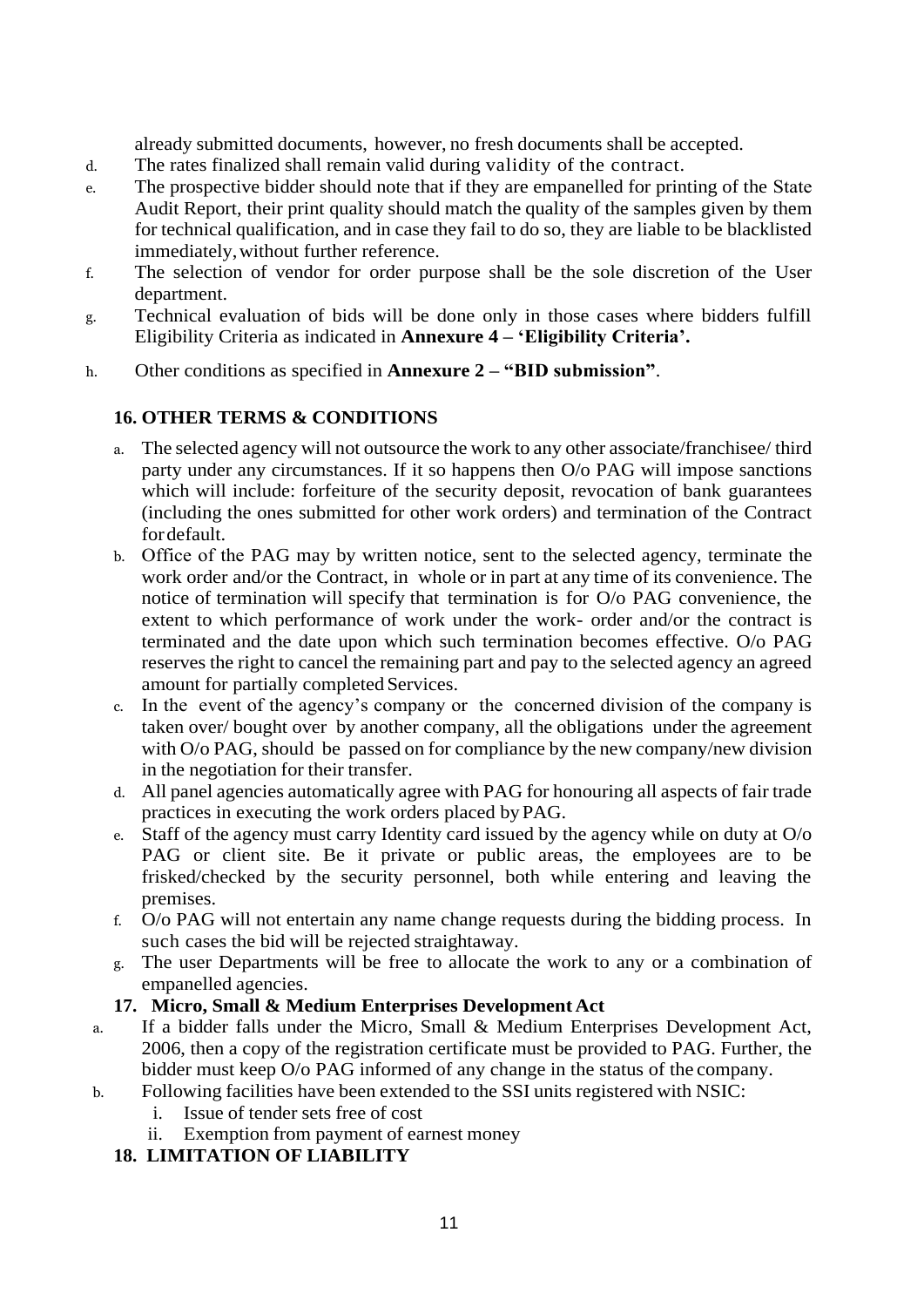Except in the case of gross negligence or willful misconduct on the part of the Vendor or on part of any person or company acting on behalf of the Vendor in carrying out the services, the Vendor, with respect to damage caused by the Vendor to end User / O/o PAG, shall be liable to end User/ O/o PAG:

- (i) for any indirect or consequential loss or damage; and
- (ii) for any direct loss or damage, only to the extent of
- A. the total payments payable under this contract to the Vendor, or
- B. the proceeds the Vendor may be entitled to receive from any insurance maintained by the Vendor to cover such a liability,

whichever of (A) or (B) is higher, plus the security deposit submitted by the Vendor.

This limitation of liability shall not affect the Vendor liability, if any, for damage to Third Parties caused by the Vendor or any person or firm / company acting on behalf of the Vendor in carrying out the work.

### **19. Force Majeure**

If at any time, during the continuance of the empanelment, the performance in whole or in part by either party of any obligation under the empanelment is prevented or delayed by reasons of any war, hostility, acts of public enemy, civil commotion, sabotage, fires, floods, explosions, epidemics quarantine restrictions, strikes, natural calamities, lockouts or acts of Nature (hereinafter referred to as "events"), and provided notice of happenings of any such event is duly endorsed by the appropriate authorities responsible to declare or consider any events as such 'events' and notice is given by party seeking concession to the other as soon as practicable, but within 21 days from the date of occurrence and termination thereof and satisfies the party adequately of the measures taken by it, neither party shall, by reason of such event, be entitled to terminate the empanelment/contract, nor shall either party have any claim for damages against the other in respect of such non-performance or delay in performance, and deliveries under the empanelment/contract shall be resumed as soon as practicable after such event has come to an end or ceased to exist and the decision of the purchaser as to whether the deliveries have so resumed or not, shall be final and conclusive, provided further, that if the performance in whole or in part or any obligation under the empanelment is prevented or delayed by reason of any such event for a period exceeding 60 days, the purchaser may at his option, terminate the empanelment.

# **20. TERMINATION FOR INSOLVENCY AND DEFAULT**

#### **20.1 Termination for Insolvency**

O/o Principal Accountant General Audit Haryana (PAG) may at any time terminate the work order/contract by giving written notice of four weeks to the agency, without any compensation to the agency, if the agency becomes bankrupt or otherwise insolvent.

# **20.2 Termination for Default**

Default is said to have occurred

**a.** If the agency fails to deliver any or all of the services within the time period(s) specified in the work order or any extension thereof granted by O/o PAG.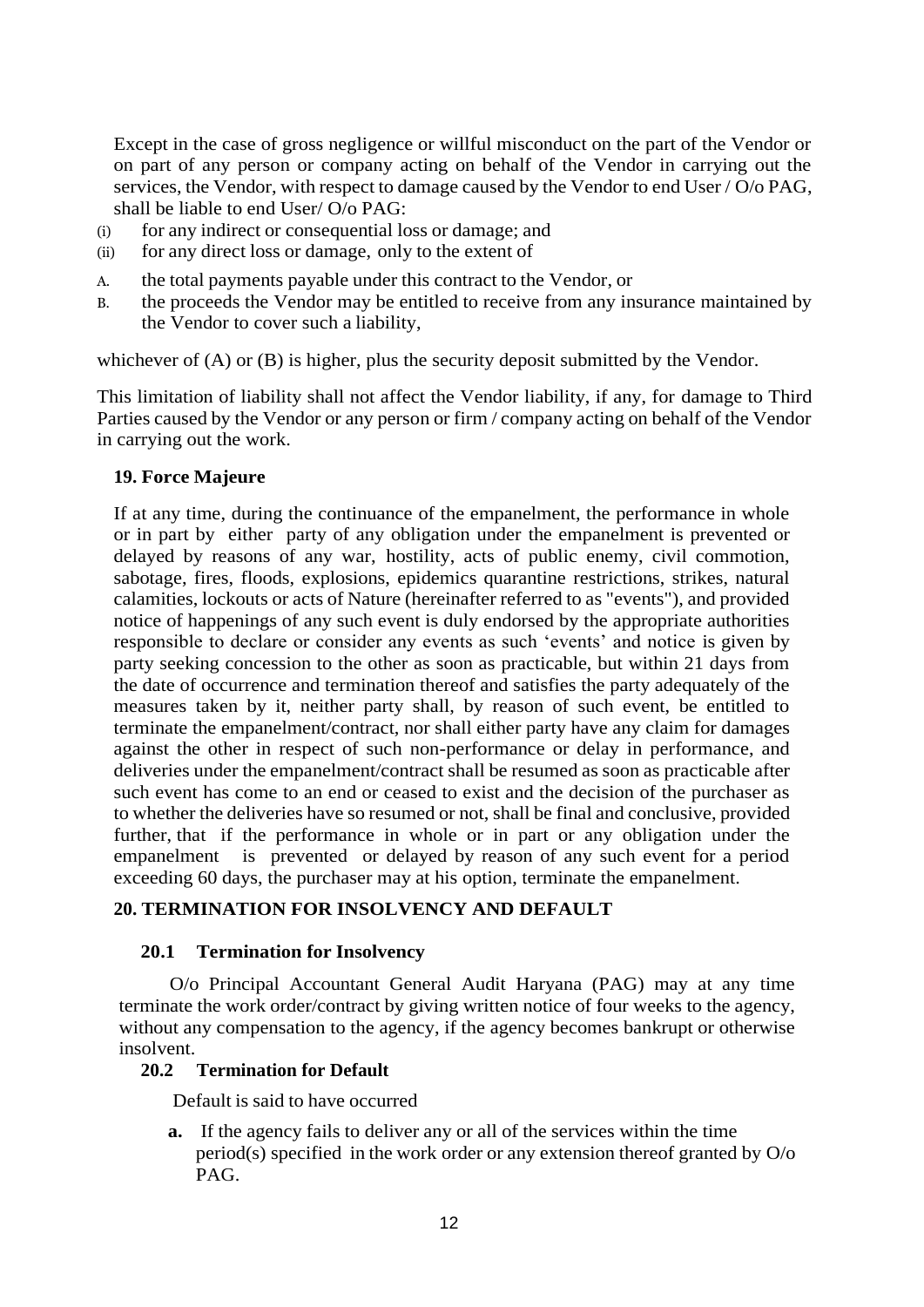**b**. If the agency fails to perform any other obligation (s) under the contract/ work order.

# **20.3 Transfer of work order to other agency:-**

If the agency, in either of the above circumstances, does not take remedial steps within a period of 30 days after receipt of the default notice from O/o PAG (or takes longer period in spite of what O/o PAG may authorize in writing), O/o PAG may terminate the contract / work order in whole or in part. In addition to above, O/o PAG may at its discretion also take the following actions:-

O/o PAG may transfer upon such terms and in such manner, as it deems appropriate, work order for similar support service to other agency and the defaulting agency will be liable to compensate O/o PAG for any extra expenditure involved towards support service to complete the scope of work totally.

# **21. ARBITRATION**:

- 21.1.1 If a dispute arises out of or in connection with this contract, or in respect of any defined legal relationship associated therewith or derived there from, the parties agree to submit that dispute to arbitration under the ICADR Arbitration Rules, 1996 for arbitration in accordance with Arbitration & conciliation Act, 1996.
- 21.1.2 The Authority to appoint the arbitrator(s) shall be the 'International Centre for Alternative Dispute Resolution (ICADR)'.
- 21.1.3 The International Centre for Alternative Dispute Resolution will provide administrative services in accordance with the ICADR Arbitration Rules,

# **22. CONCILIATION:**

**22.1** If a dispute arises out of or in connection with this contract, or in respect of any the defined legal relationship associated therewith or derived there from, the parties agree to seek an amicable settlement of that dispute by Conciliation under the ICADR Conciliation Rules, 1996 for conciliation in accordance with Arbitration and Conciliation Act, 1996.

**222** The Authority to appoint the Conciliator(s) shall be the International Centre for Alternative dispute Resolution (ICADR).

**22.3** The International Centre for Alternative Dispute Resolution will provide administrative services in accordance with the ICADR Conciliation Rules, 1996.

# **23 APPLICABLE LAW**

**23.1** The Agreement/Contract/work-order will be governed by the laws and procedures prevailing in India within the framework of applicable legislation and enactment made from time to time concerning such commercial dealings/processing.

**23.2** The agency and their deployed personnel either during the contract or after its completion, shall not disclose any proprietary or confidential information relating to the services, contract or business or operations of PAG without the prior written consent of PAG.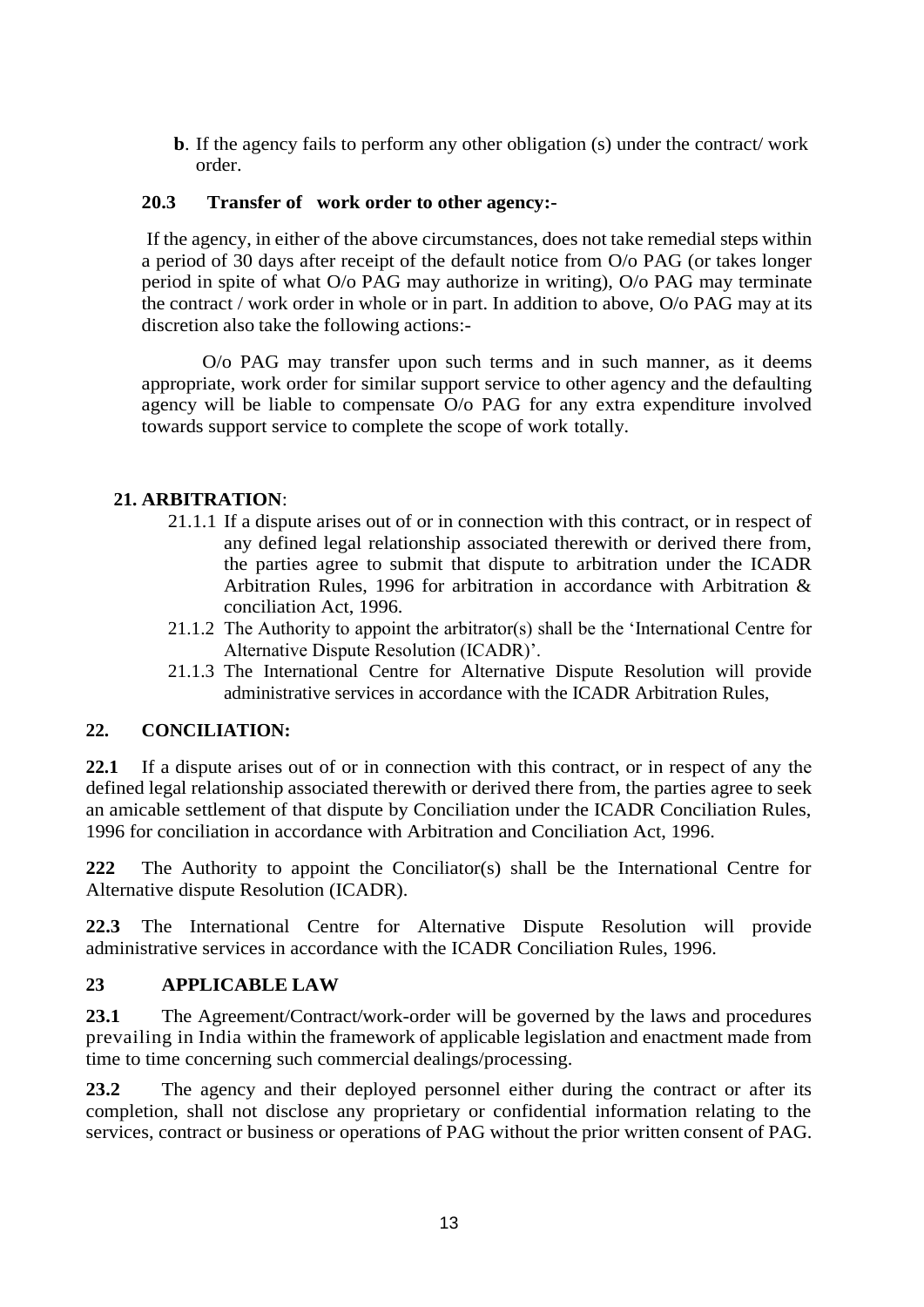### **24. JURISDICTION:**

In any event of dispute arising out of this contract, the competent courts at Chandigarh will have be jurisdiction to adjudicate such dispute.

### **25. ASSISTANCE TO BIDDERS:**

Any queries relating to the tender document and the terms and conditions contained therein should be addressed to the Tender Inviting Authority for a tender or the relevant contact person indicated in the tender.

#### **26. ANNEXURES**

The necessary Annexures are given in the following pages.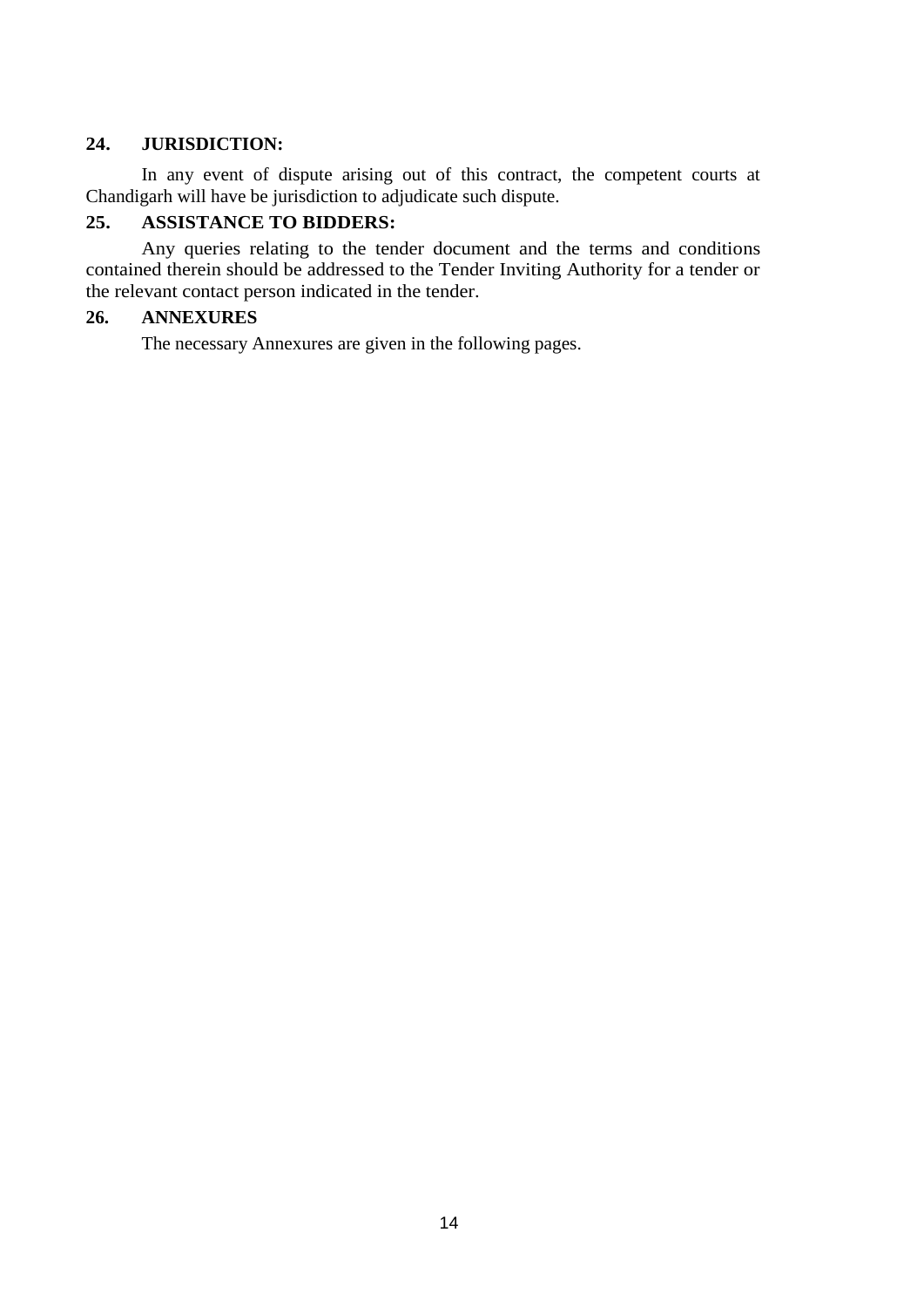# **VALIDITY OF BIDS, RATES, ETC.**

| <b>Sl. No.</b> | <b>Item</b>                | Value                                                                |
|----------------|----------------------------|----------------------------------------------------------------------|
|                | Validity of bids           | days                                                                 |
|                | Validity of<br>empanelment | Almost 2 (two) years, from the date<br>of finalization to 30.06.2024 |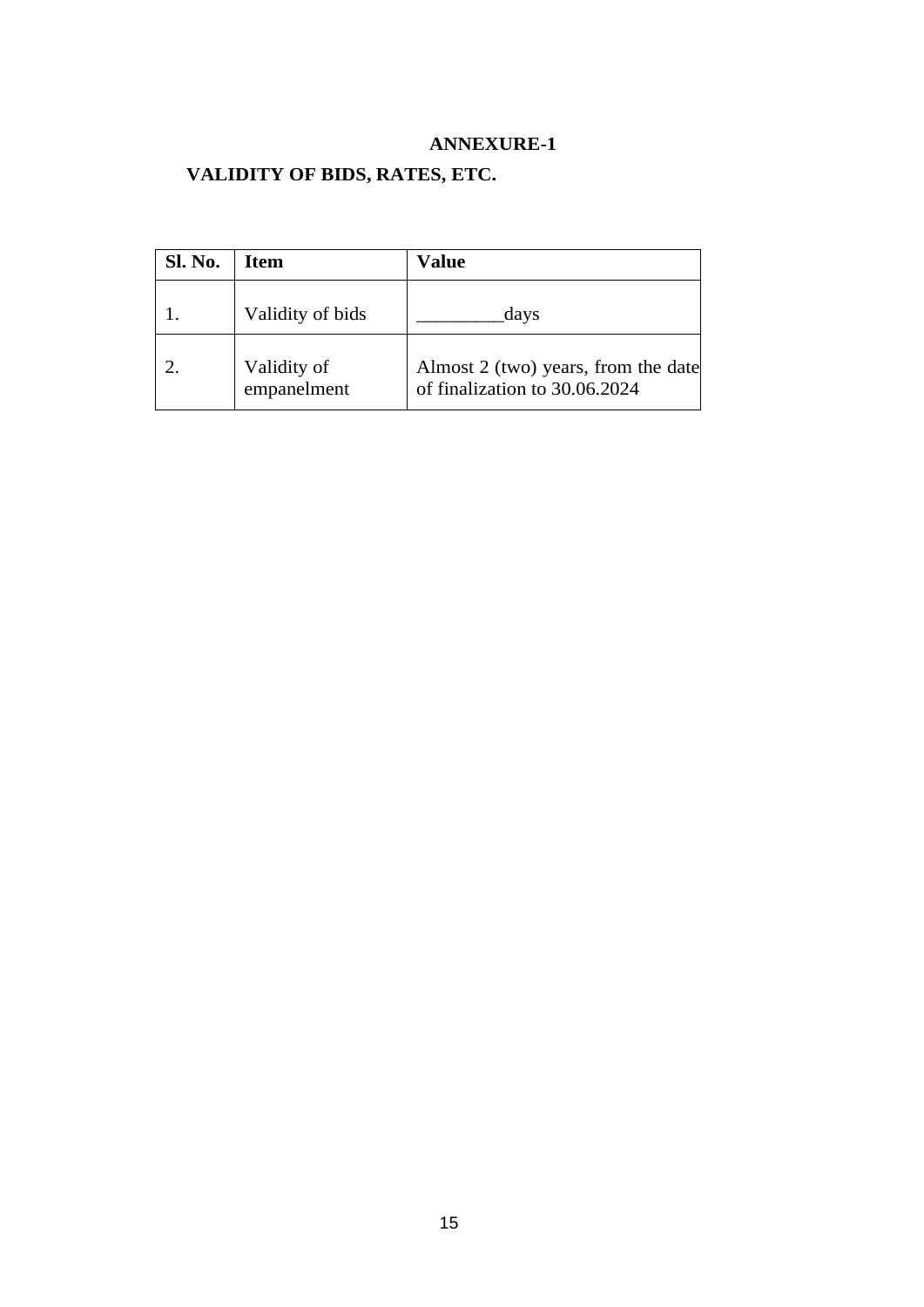#### **BID SUBMISSION**

Interest agencies who fulfill/agree with all the required Terms and Conditions may submit their sealed tenders under two *Bid System* i.e. **Technical Bid** and **Financial Bid** as their Annexure A and Annexure B in two separate envelopes. Both the envelopes super-scribed "Technical Bid" and "Financial Bid" respectively.

Both the sealed envelopes should be sealed in a big outer envelope super scribed "Empanelment of Printersfor designing, formatting and printing of Audit Reports along with (CD-ROM) for the period 2022-24 for use in Office of the Principal Accountant General (Audit) Haryana" and addressed to the Sr. Audit Officer, House Keeping Section, Second Floor, Office of Principal Accountant General (Audit) Haryana, Sector 33 B, Chandigarh-160020.

### **Documents/Certificates required:**

For bidding, the firms are required to submit the following self-attested and duly rubber stamped (on each page) photocopies of the following documents relating to their printing press/firm, failing which their bid will be summarily/out-rightly rejected and will not be considered for further evaluation:-

- (a) Registration Certificate as per existing norms from Government Department;
- (b) Bidder should have Articles of Association (in case of registered firms), by laws and certificate of registration (in case of registered cooperative societies), Partnership deed (in case of partnership firm). Copies of relevant document must be submitted
- (c) Bidder must submit a Power of Attorney in the name of the Authorized Signatory for this tender.
- (d) Copy of GST Registration Certificates;
- (e) Copy of PAN Card;
- (f) A certificate from the Chartered Accountant regarding minimum annual Turn-over of Rs. ……. Lakh respectively in each of the three financial years (2018-19, 2019-20 and 2020-21).
- $(q)$  Proof of minimum three years of experience of printing work , having similar kind of jobs; A list of Clients etc. to be submitted;
- (h) **ISO or BIS** certification for designing, formatting and printing.
- (i) Proof of submission of samples of Reports as required Para 1.10 of tender document.

#### **The following documents are also to be furnished by the bidder along with above documents**

- a) Details as per **Annexure 1 to 8**.
- b) Signed Copy of **Tender Acceptance Letter in the Annexure -8 "Tender Acceptance Letter**".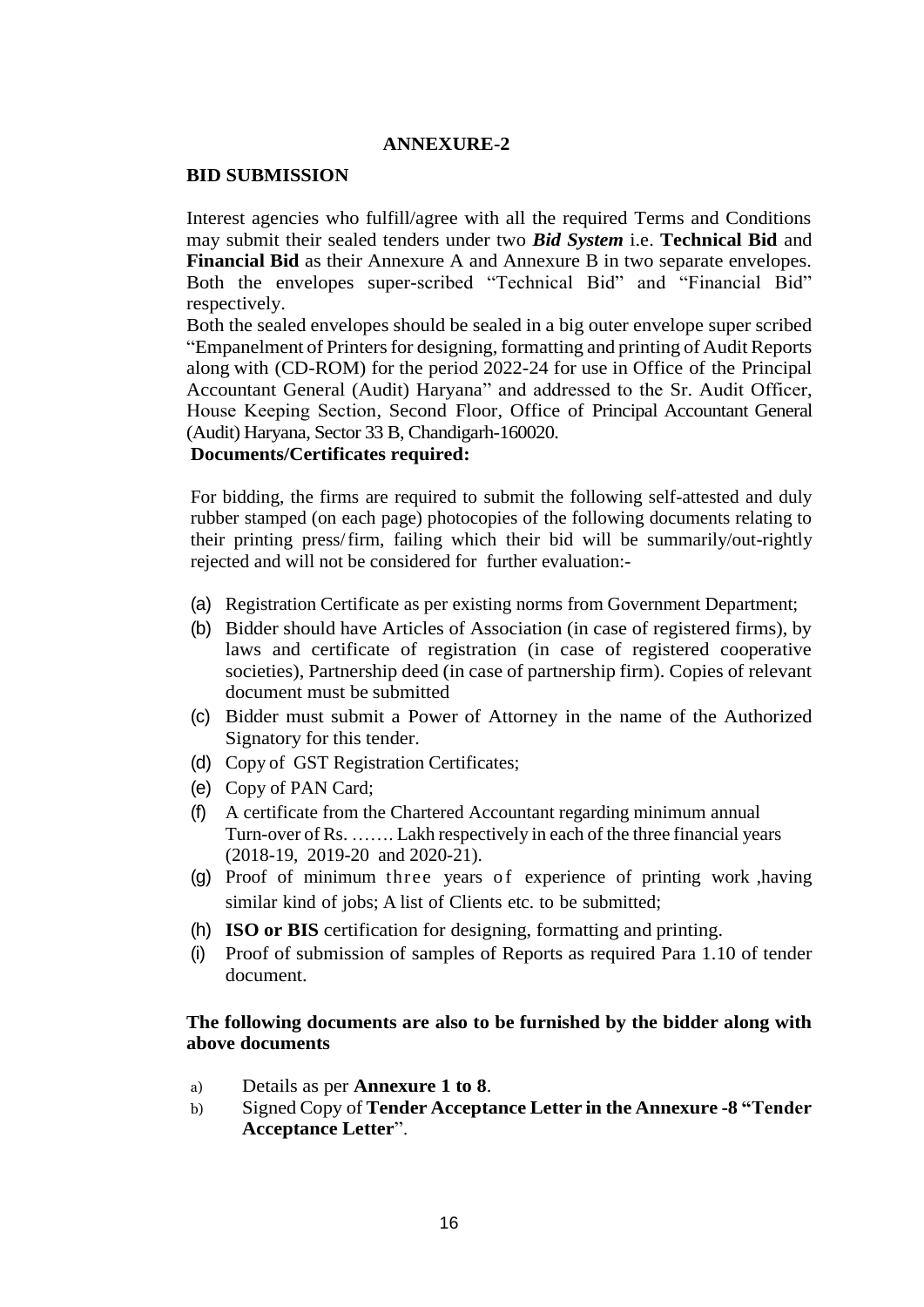#### **OTHER CONDITIONS FOR SUBMISSION OF BIDS:**

- a) Bidder shall adhere to the **Critical Date Sheet** mentioned in this online Advertised Tender Enquiry. **No bids shall be accepted post the deadline as mentioned in the critical date sheet**.
- b) PAG will not be responsible for any delay on the part of the vendor in obtaining the terms and conditions of the tender notice or submission of the online bids.
- c) The bids submitted by fax/E-mail etc. shall not be considered. No correspondence will be entertained on this matter.
- d) Conditional tenders shall not be accepted on any ground and shall be rejected straightway. If any clarification is required, the same should be obtained before submission of the bids.
- e) In case, the day of bid submission is declared Holiday by Govt. of India, the next working day will be treated as day for submission of bids. There will be no change in the timings.
- f) At any time prior to the last date for receipt of bids, PAG, may, for any reason, whether at its own initiative or in response to a clarification requested by a prospective vendor, modify the Tender Document by an amendment. The amendment will be notified on CPPP e-Publishing website and should be taken into consideration by the prospective agencies while preparing their bids.
- g) In order to give prospective agencies reasonable time to take the amendment into account in preparing their bids, PAG may, at its discretion, extend the last date for the receipt of bids. No bid may be modified subsequent to the last date for receipt of bids. No bid may be withdrawn in the interval between the last date for receipt of bids and the expiry of the bid validity period specified in the tender. Withdrawal of a bid during this interval may result in forfeiture of Vendor's EMD.
- h) The agencies will bear all costs associated with the preparation and submission of their bids. PAG will, in no case, be responsible or liable for those costs, regardless of the outcome of the tendering process.
- i) Printed terms and conditions of the vendors will not be considered as forming part of their bid. In case terms and conditions of the tender document are not acceptable to any vendor, they should clearly specify the deviations in their bids.
- j) Bids not submitted as per the specified format and nomenclature may be out rightly rejected.
- k) Ambiguous/Incomplete/Illegible bids may be out rightly rejected.
- l) Submission of the Bid will be deemed to have been done after careful study and examination of all instructions, terms and required specifications in the tender document with full understanding of its implications. Bids not complying with all the given clauses in this tender document are liable to be rejected. Failure to furnish all information required in the tender Document or submission of a bid not substantially responsive to the tender document in all respects will be at the vendor's risk and may result in the rejection of the bid.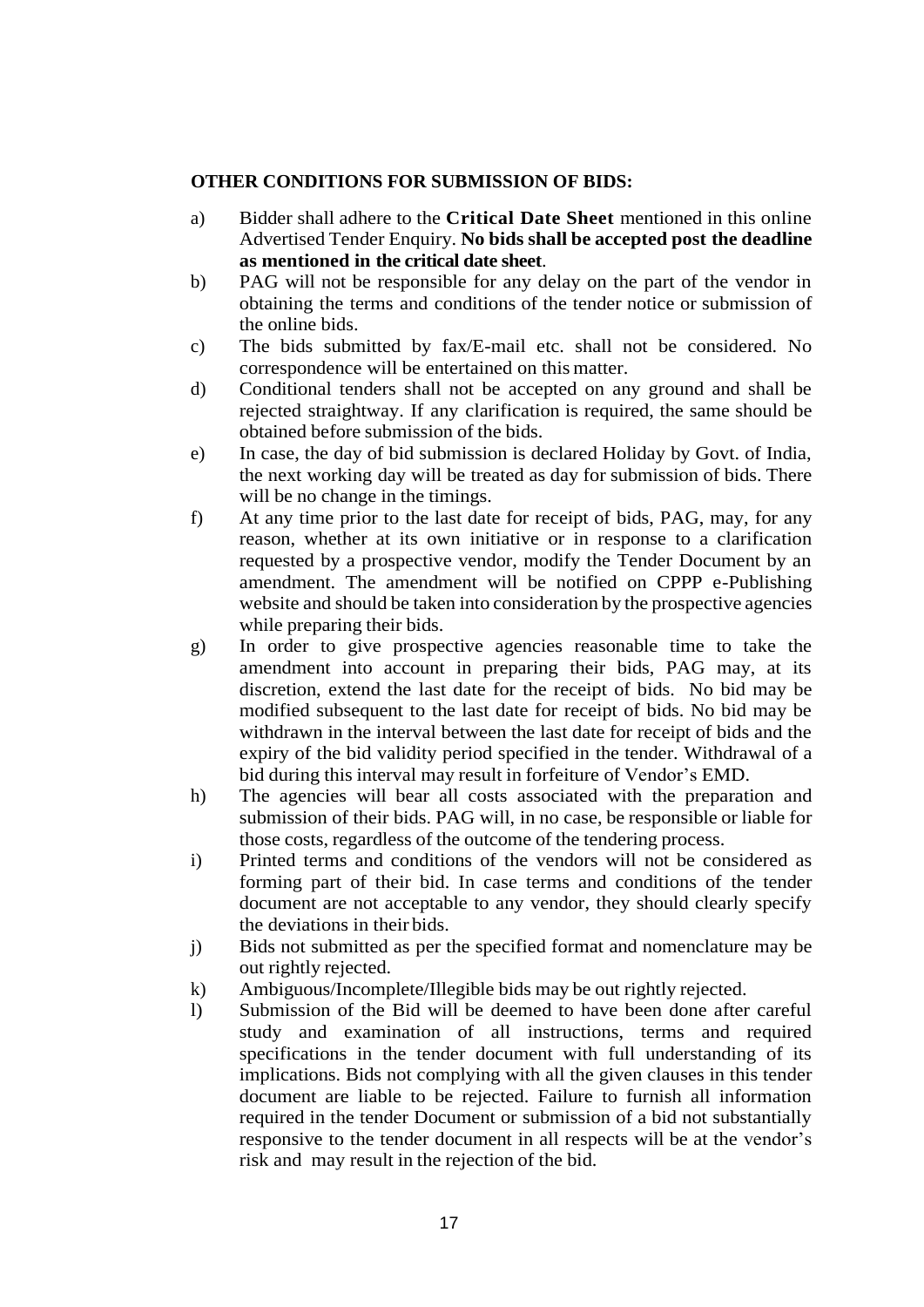# **BID SUMMARY**

| <b>Name of Bidder</b>                                  |                            |  |
|--------------------------------------------------------|----------------------------|--|
| Date of Incorporation/<br><b>Registration</b>          |                            |  |
| <b>Office</b><br><b>Registered</b><br><b>Address</b>   |                            |  |
| <b>Authorised</b><br><b>Signatory</b>                  | <b>Name</b>                |  |
| <b>Details</b>                                         | <b>Designation</b>         |  |
|                                                        | Email                      |  |
|                                                        | <b>Mobile Number</b>       |  |
|                                                        | <b>Office Phone number</b> |  |
| <b>Details of</b>                                      | <b>Name</b>                |  |
| Alternative<br><b>Contact</b><br>other than Authorised | <b>Designation</b>         |  |
| <b>Signatory</b>                                       | Email                      |  |
|                                                        | <b>Mobile Number</b>       |  |
|                                                        | <b>Office Phone number</b> |  |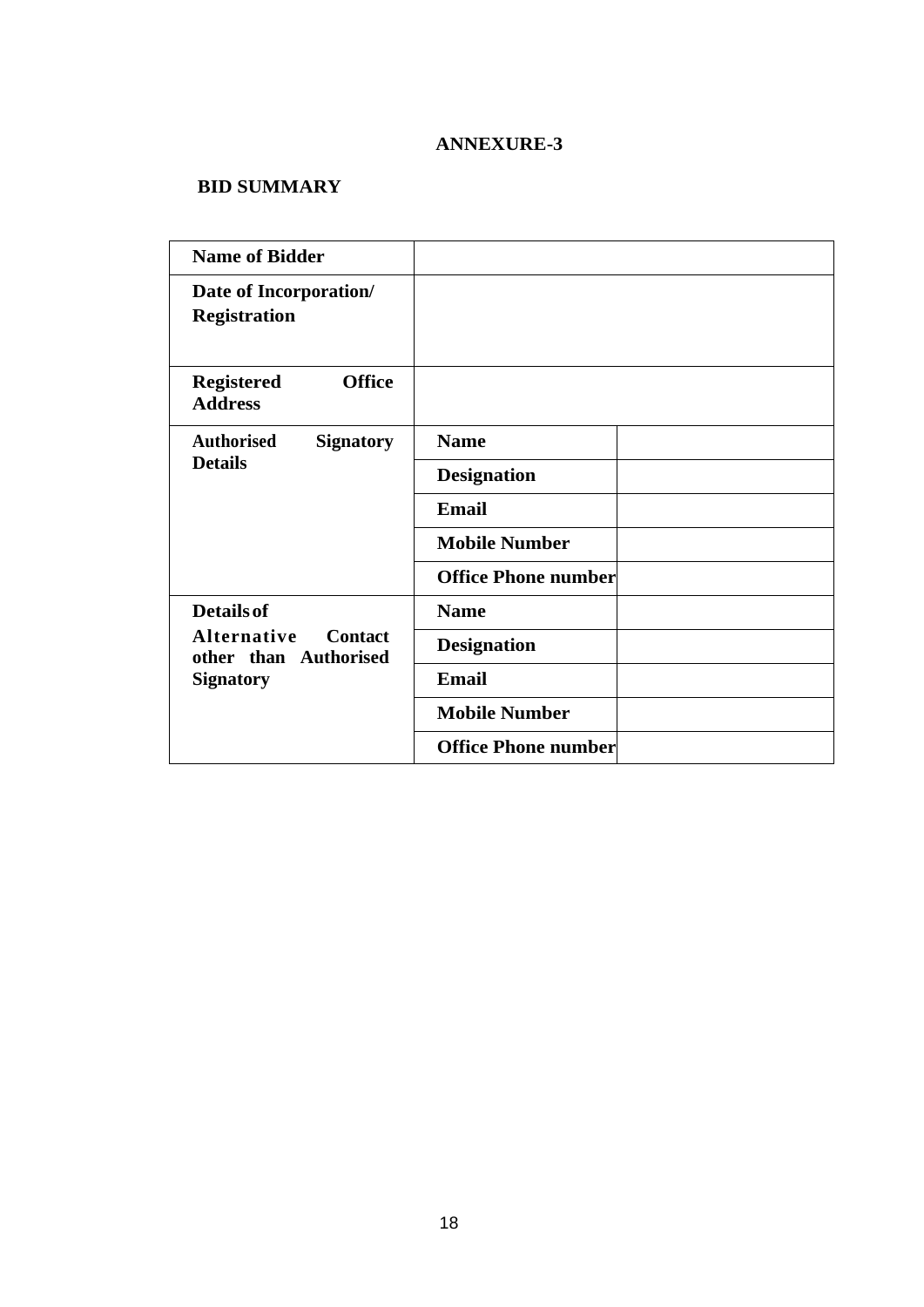### **1. Criteria for technical evaluation**

| S. No.                      |                   | <b>Criteria</b>                                         |                       | <b>Max Marks</b> |
|-----------------------------|-------------------|---------------------------------------------------------|-----------------------|------------------|
|                             |                   | Past Experience of the firm/agency                      |                       |                  |
|                             | ii.               | Number of years' experience                             | $\geq$ 2 and $\leq$ 5 | 5                |
|                             |                   |                                                         | $\geq$ 5 and <10      |                  |
|                             |                   |                                                         | $\geq 10$ years       | 10               |
|                             | $\overline{11}$ . | Number of work orders executed for similar nature       | $>2$ and $<$ 5        | 5                |
|                             |                   | of work.                                                | $> 5$ and $\leq 10$   |                  |
|                             |                   |                                                         | >10                   | 10               |
|                             | 111.              | Number of work orders executed for similar nature       | $>$ 2 and $<$ 5       | 5                |
|                             |                   | of work in Govt. Organization                           | $\geq$ 5 and <10      |                  |
|                             |                   |                                                         | >10                   | 10               |
| $\mathcal{D}_{\mathcal{L}}$ |                   | Experience of Key Personnel like designer and editor in | $<$ 5 years           | 10               |
|                             |                   | relevant field etc.                                     | $\geq$ 5 years        | 15               |
| 3                           |                   | Presentation by the agencies before the Evaluation      |                       | 25               |
|                             |                   | Committee to judge the quality of work done by the      |                       |                  |
|                             |                   | printers                                                |                       |                  |
| 4                           |                   | No. of Govt. Publications/similar reports published     | $1$ to $3$            | 15               |
|                             |                   |                                                         | >3                    | 30               |

**\*Supporting documents must be provided in evidence of above information.**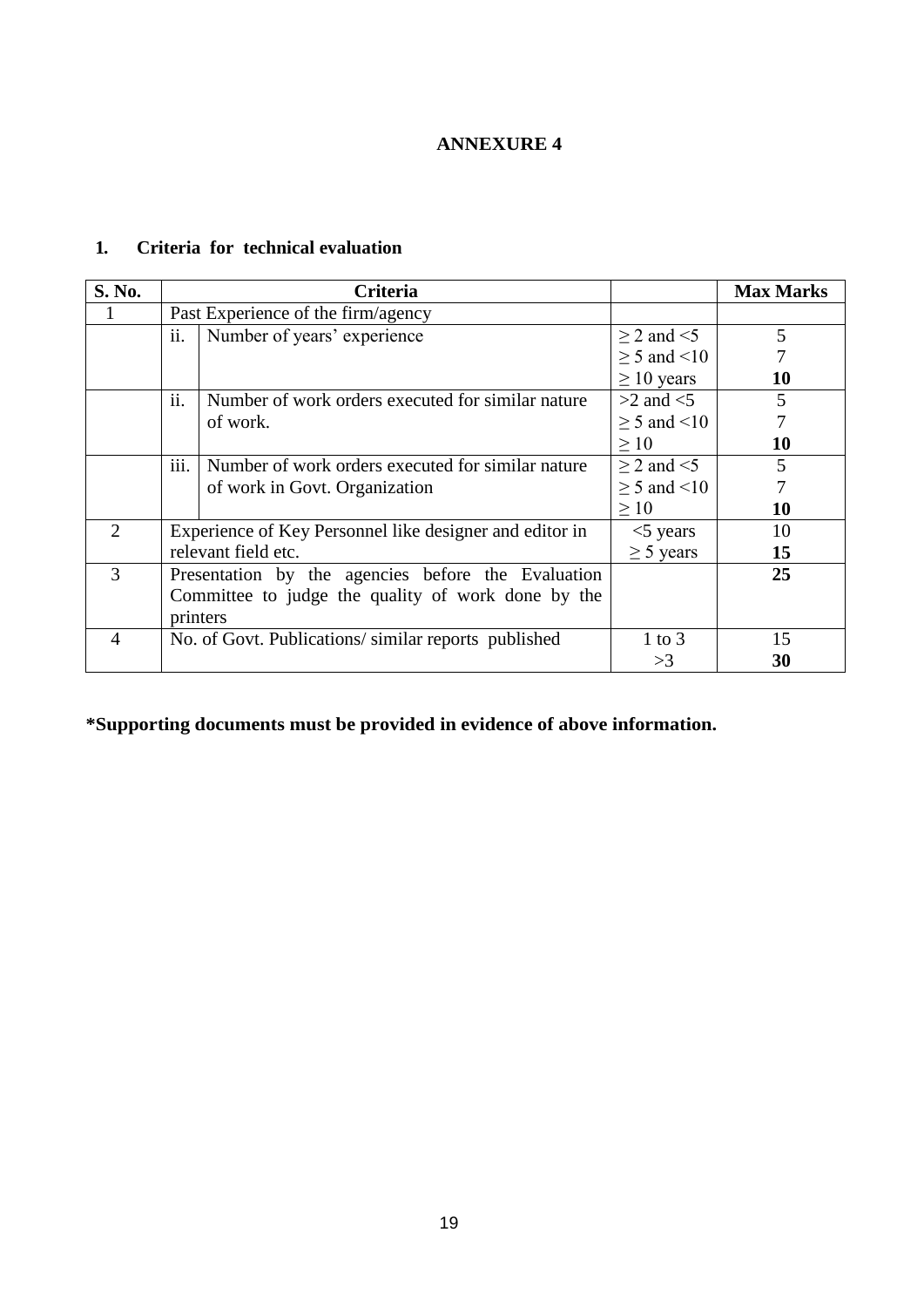#### **Detailed Financial Bid:**

Note:

It is necessary that the bidder submits financial bid in Tablebelow:

- a. Financial bids shall be opened only for those bidders who qualified technical Bid (Eligibility Criteria)
- b. Prices should be quoted in Indian Rupees.
- c. Prices should be inclusive of all expenses and taxes except GST. GST will be paid as per prevailing rates.
- d. Taxesindicated in the financial bid will be charged as perthe prevailing rate.
- e. Table Detailed FinancialBid

|                  |                                                                                                                                                                                                                                                                                      | (In Rupees)  |
|------------------|--------------------------------------------------------------------------------------------------------------------------------------------------------------------------------------------------------------------------------------------------------------------------------------|--------------|
| Sl.<br>No.       | <b>Description of work</b>                                                                                                                                                                                                                                                           | <b>Rates</b> |
| 1.               | All inclusive rate per page for designing, formatting etc including<br>photographs, charts, tables, maps etc for:<br>(i) 250-500 copies of English/Hindi version of Audit Report<br>(ii) 501-1000 copies of English/Hindi version of Audit Report                                    | Per Page     |
| 2.               | All inclusive rate per page for printing of multi-coloured text pages,<br>photographs, tables and charts etc. of 250-500 copies of English<br>/Hindi version of Audit Report of following specification 130 gsm<br>with appropriate finish (Matte / glossy Paper) of A-4 size        | Per page     |
| 3.               | All inclusive rate per page for printing of multi-coloured text pages,<br>photographs, tables and charts etc. of 501-1000 copies of<br><b>English/Hindi version</b> of Audit Report of following specification 130<br>gsm with appropriate finish (Matte / glossy Paper) of A-4 size | Per page     |
| $\overline{4}$ . | All inclusive rates for printing of cover 300 gsm imported art card<br>with matte finish, lamination, printing in different colours having<br>photographs).                                                                                                                          | Per cover    |
| 5.               | All inclusive rates for the digital printing of 8-20 signatory copies each<br>in Hindi and English. The signatory copies would be as per the<br>specifications at bullet (iv)-(vi) at the Sl. No. 3.4 of NIQ.                                                                        | Per page     |
| 6.               | All inclusive rates for the Digital printing of 8-20 signatory copies<br>each in Hindi and English. The signatory copies would be as per<br>specifications under (d)-(f) at the Sl. No. 3.4 of Tender Documents<br>(NIT)                                                             | Per page     |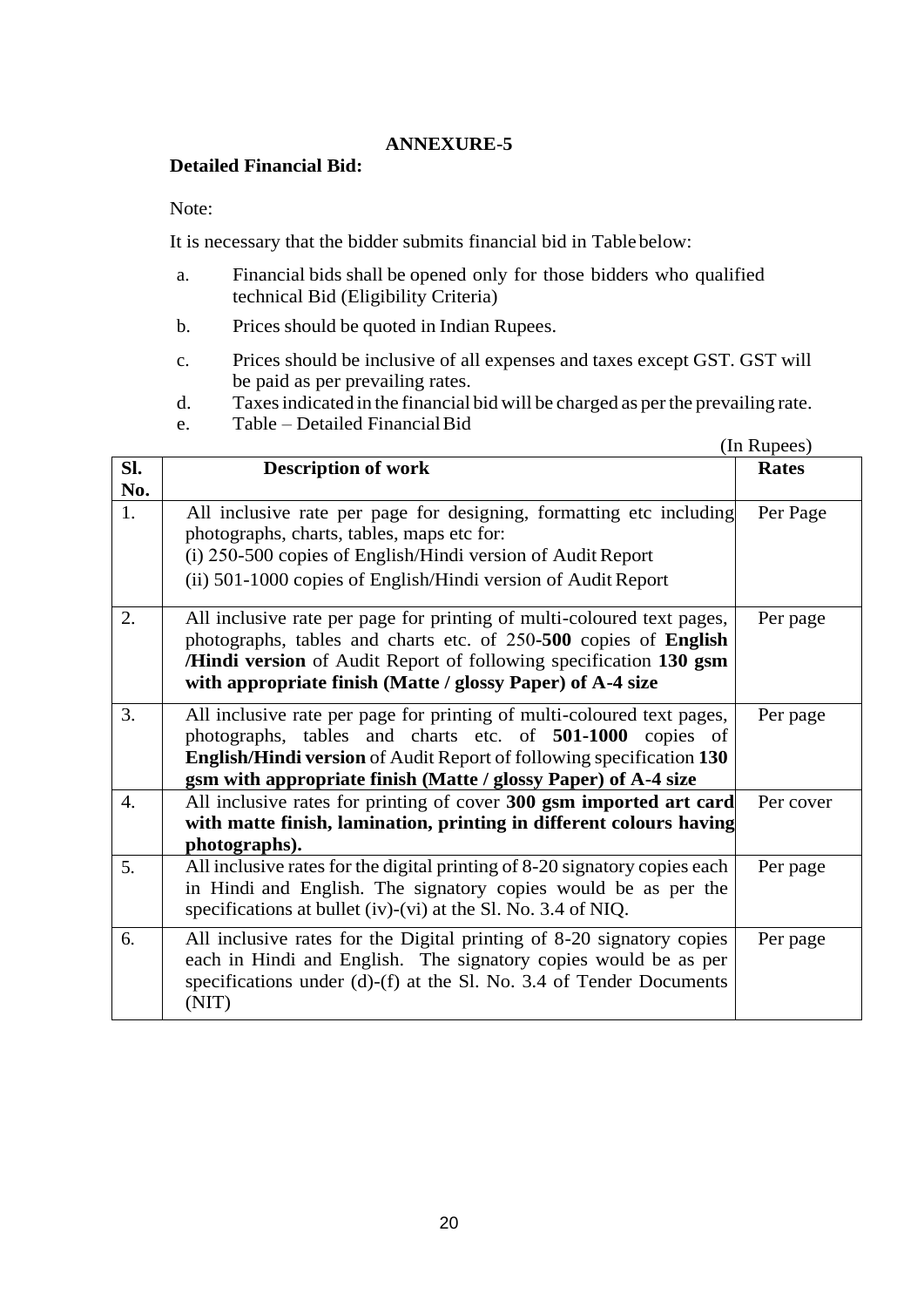# **Earnest Money Deposit (EMD)**

| <b>Sl. No.</b> | <b>Particulars</b> | <b>Amount</b><br>(in Rs.) | DD No. | Date | <b>Bank</b> | <b>Branch</b> |
|----------------|--------------------|---------------------------|--------|------|-------------|---------------|
|                |                    |                           |        |      |             |               |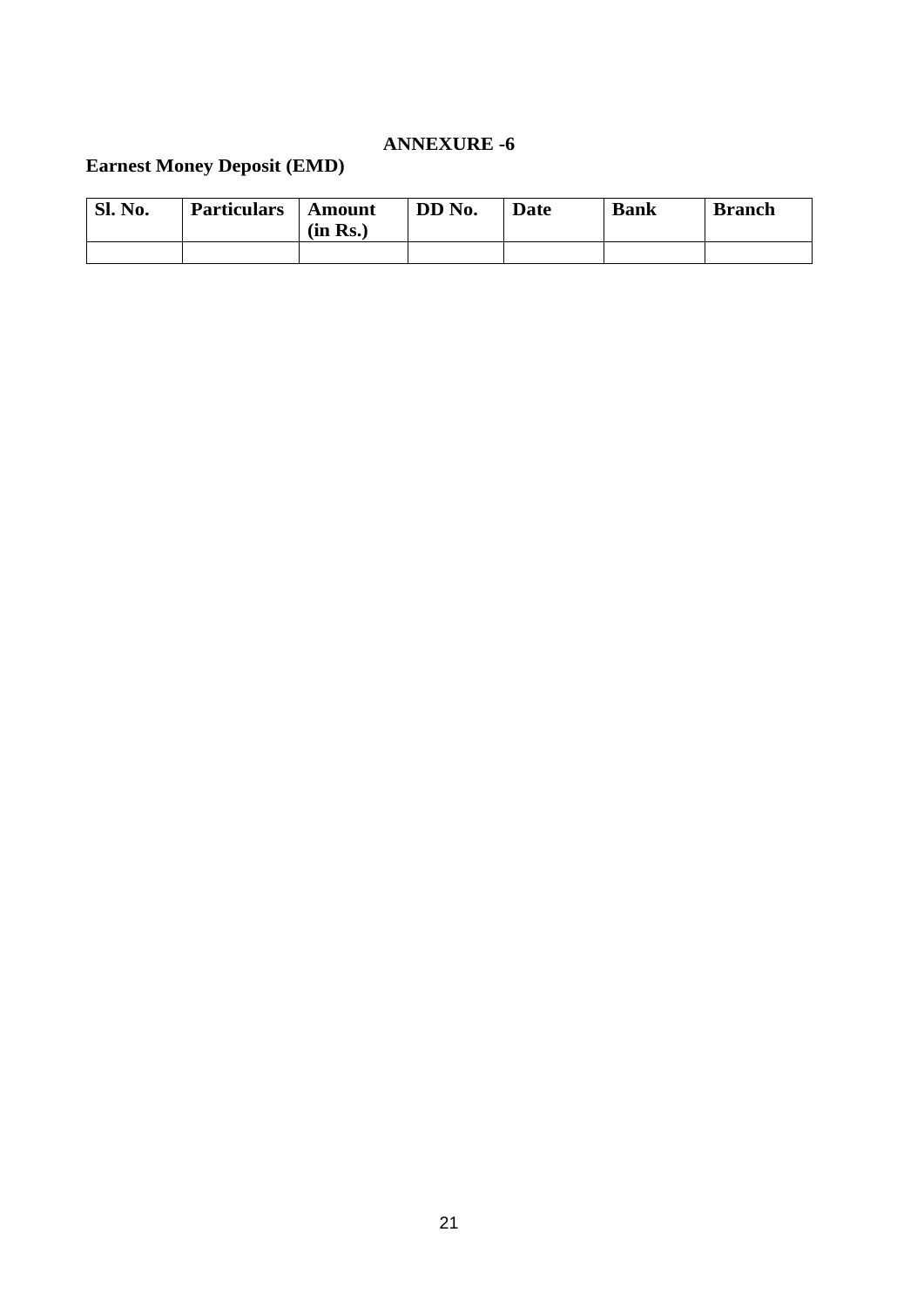# **TENDER ACCEPTANCE LETTER (To be given on Company Letter Head)**

**Date:**

The Principal Accountant General O/o Principal Accountant General (Audit) Haryana Plot No. 4 &5, Sector 33 B Chandigarh  $-160020$ 

**Subject: Acceptance of Terms & Conditions of Tender.**

**Tender Reference No: --------------------------------------**

**Name of Tender / Work: - Empanelment of Printers for designing, formatting and printing of Audit Reports, along with (CD- ROM) for the period 2022-24 for use in** O/o Principal Accountant General (Audit) Haryana

Dear Sir,

**To,**

**1.** I/ We have downloaded / obtained the tender document(s) for the above mentioned 'Tender/Work' from the web site(s) namely: https://eprocure.gov.in/epublish/app as per your advertisement, given in the above mentioned website(s).

**2.** I / We hereby certify that I / we have read the entire terms and conditions of the tender documents from Page No. 1 to 20 (including all documents like annexure(s), schedule(s), etc.), which form part of the contract agreement and  $I /$  we shall abide hereby by the terms  $/$  conditions  $/$  clauses contained therein.

**3.** The corrigendum(s) issued from time to time by your department/ organisation too have also been taken into consideration, while submitting this acceptance letter.

**4.** I / We hereby unconditionally accept the tender conditions of above mentioned tender document(s) / corrigendum(s) in its totality / entirety.

**5.** I / We do hereby declare that our Firm has not been blacklisted/ debarred by any Govt. Department/Public sector undertaking.

**6.** I/ We certify that all information furnished by the our Firm is true & correct and in the event that the information is found to be incorrect/untrue or found violated, then your department/organisation shall without giving any notice or reason therefore or summarily reject the bid or **terminate the contract, without prejudice to any other rights or remedy including the forfeiture of the full said Earnest Money Deposit absolutely.**

Yours faithfully,

**(Name and Signature of authorized signatory with Official Seal)**